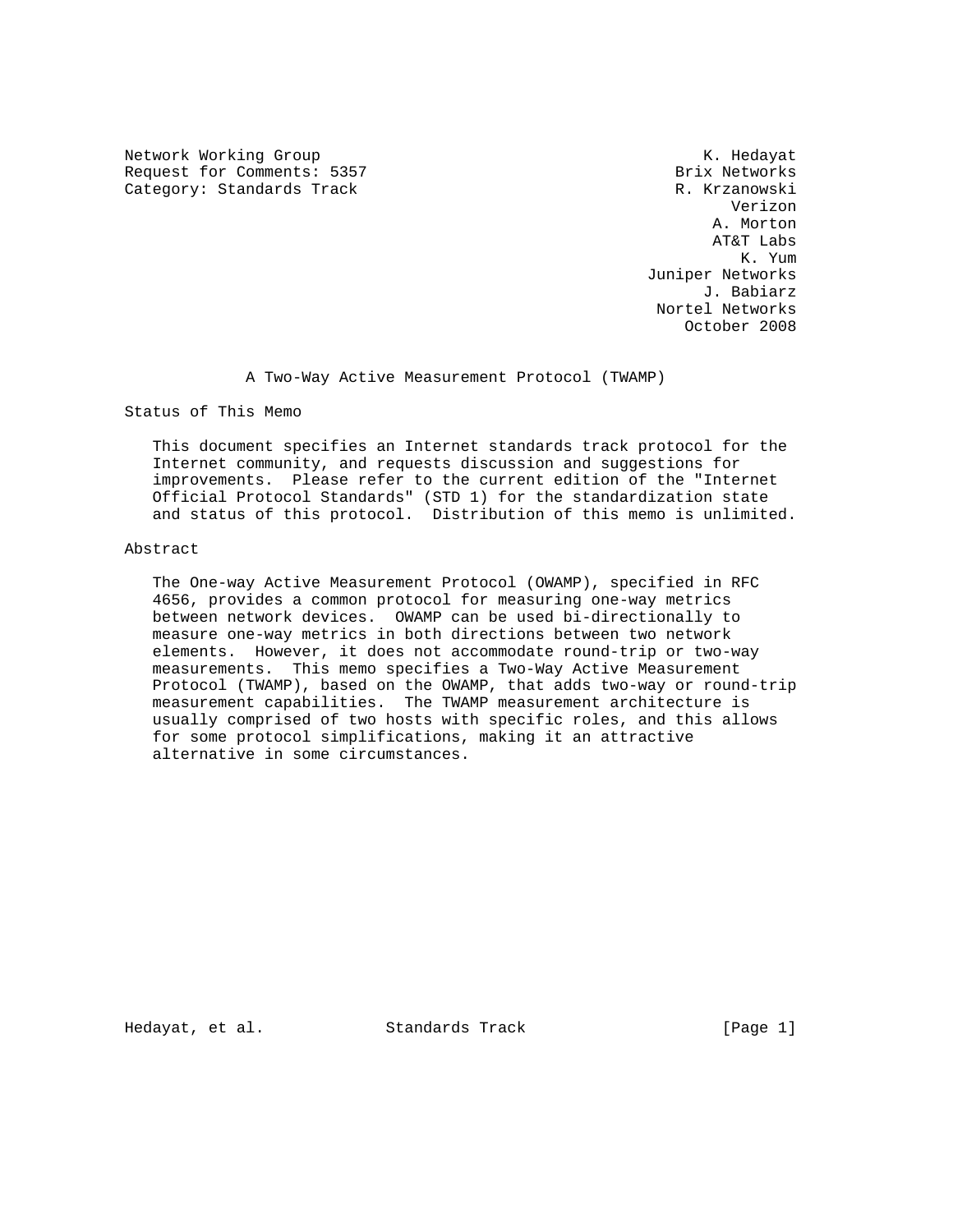# Table of Contents

| 1.1. Relationship of Test and Control Protocols 3 |  |
|---------------------------------------------------|--|
|                                                   |  |
|                                                   |  |
|                                                   |  |
| $\overline{3}$ .                                  |  |
|                                                   |  |
|                                                   |  |
|                                                   |  |
| 3.4.                                              |  |
|                                                   |  |
|                                                   |  |
| 3.7.                                              |  |
|                                                   |  |
|                                                   |  |
|                                                   |  |
|                                                   |  |
|                                                   |  |
| 4.1.2. Packet Format and Content 12               |  |
|                                                   |  |
| $4.2.1$ . TWAMP-Test Packet Format and Content 14 |  |
| 5 <sub>1</sub>                                    |  |
| რ.                                                |  |
|                                                   |  |
| $\mathsf{R}$                                      |  |
|                                                   |  |
|                                                   |  |
|                                                   |  |
|                                                   |  |
| 9. Internationalization Considerations 22         |  |
|                                                   |  |
|                                                   |  |
|                                                   |  |

# 1. Introduction

 The Internet Engineering Task Force (IETF) has completed a Proposed Standard for the round-trip delay [RFC2681] metric. The IETF has also completed a protocol for the control and collection of one-way measurements, the One-way Active Measurement Protocol (OWAMP) [RFC4656]. However, OWAMP does not accommodate round-trip or two-way measurements.

 Two-way measurements are common in IP networks, primarily because synchronization between local and remote clocks is unnecessary for round-trip delay, and measurement support at the remote end may be

Hedayat, et al. Standards Track [Page 2]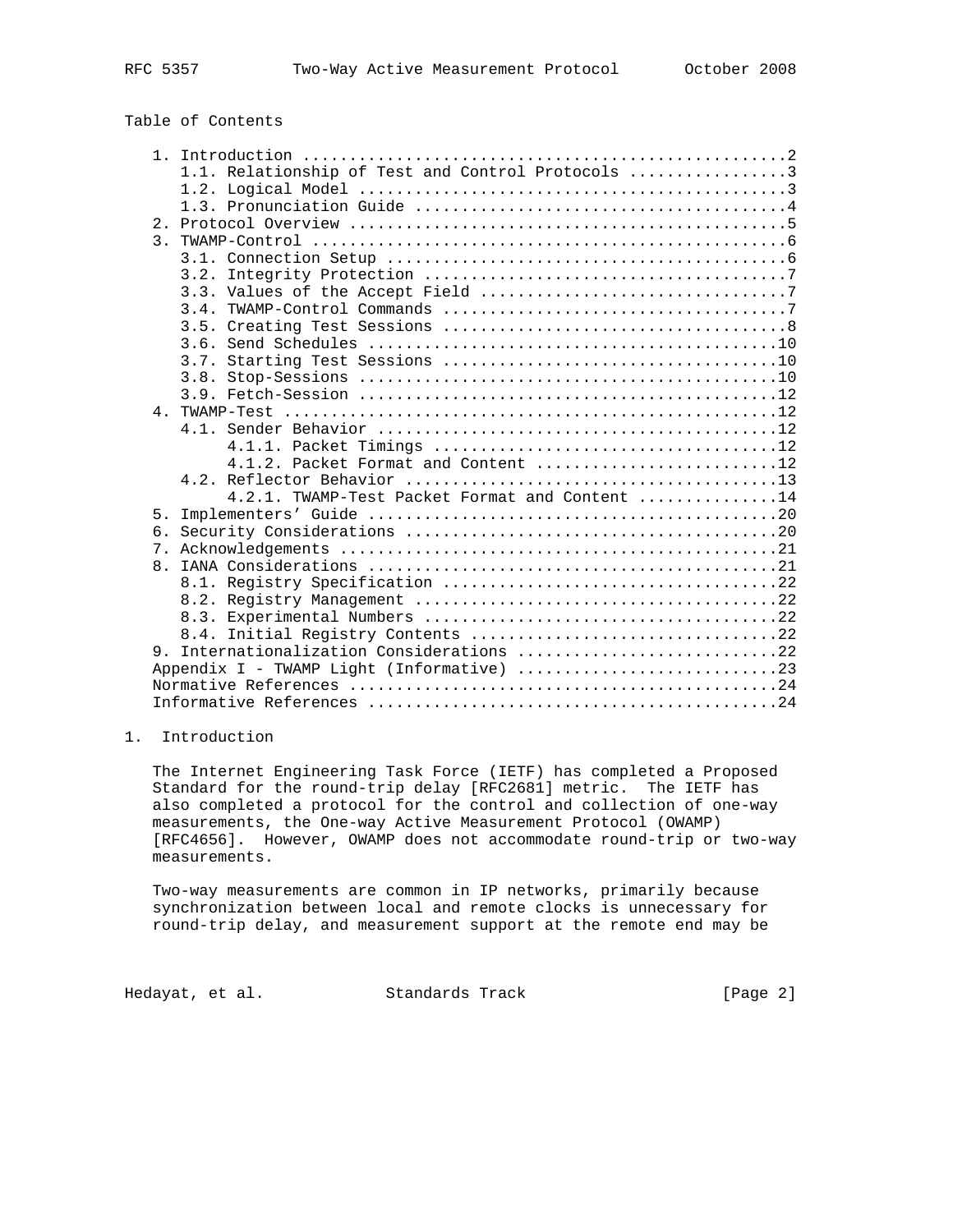limited to a simple echo function. However, the most common facility for round-trip measurements is the ICMP Echo Request/Reply (used by the ping tool), and issues with this method are documented in Section 2.6 of [RFC2681]. This memo specifies the Two-Way Active Measurement Protocol, or TWAMP. TWAMP uses the methodology and architecture of OWAMP [RFC4656] to define an open protocol for measurement of two-way or round-trip metrics (henceforth in this document the term two-way also signifies round-trip), in addition to the one-way metrics of OWAMP. TWAMP employs time stamps applied at the echo destination (reflector) to enable greater accuracy (processing delays can be accounted for). The TWAMP measurement architecture is usually comprised of only two hosts with specific roles, and this allows for some protocol simplifications, making it an attractive alternative to OWAMP in some circumstances.

 The key words "MUST", "MUST NOT", "REQUIRED", "SHALL", "SHALL NOT", "SHOULD", "SHOULD NOT", "RECOMMENDED", "MAY", and "OPTIONAL" in this document are to be interpreted as described in RFC 2119 [RFC2119].

1.1. Relationship of Test and Control Protocols

 Similar to OWAMP [RFC4656], TWAMP consists of two inter-related protocols: TWAMP-Control and TWAMP-Test. The relationship of these protocols is as defined in Section 1.1 of OWAMP [RFC4656]. TWAMP- Control is used to initiate, start, and stop test sessions, whereas TWAMP-Test is used to exchange test packets between two TWAMP entities.

1.2. Logical Model

 The role and definition of the logical entities are as defined in Section 1.2 of OWAMP [RFC4656] with the following exceptions:

- The Session-Receiver is called the Session-Reflector in the TWAMP architecture. The Session-Reflector has the capability to create and send a measurement packet when it receives a measurement packet. Unlike the Session-Receiver, the Session-Reflector does not collect any packet information.
- The Server is an end system that manages one or more TWAMP sessions, and is capable of configuring per-session state in the endpoints. However, a Server associated with a Session-Reflector would not have the capability to return the results of a test session, and this is a difference from OWAMP.

Hedayat, et al. Standards Track [Page 3]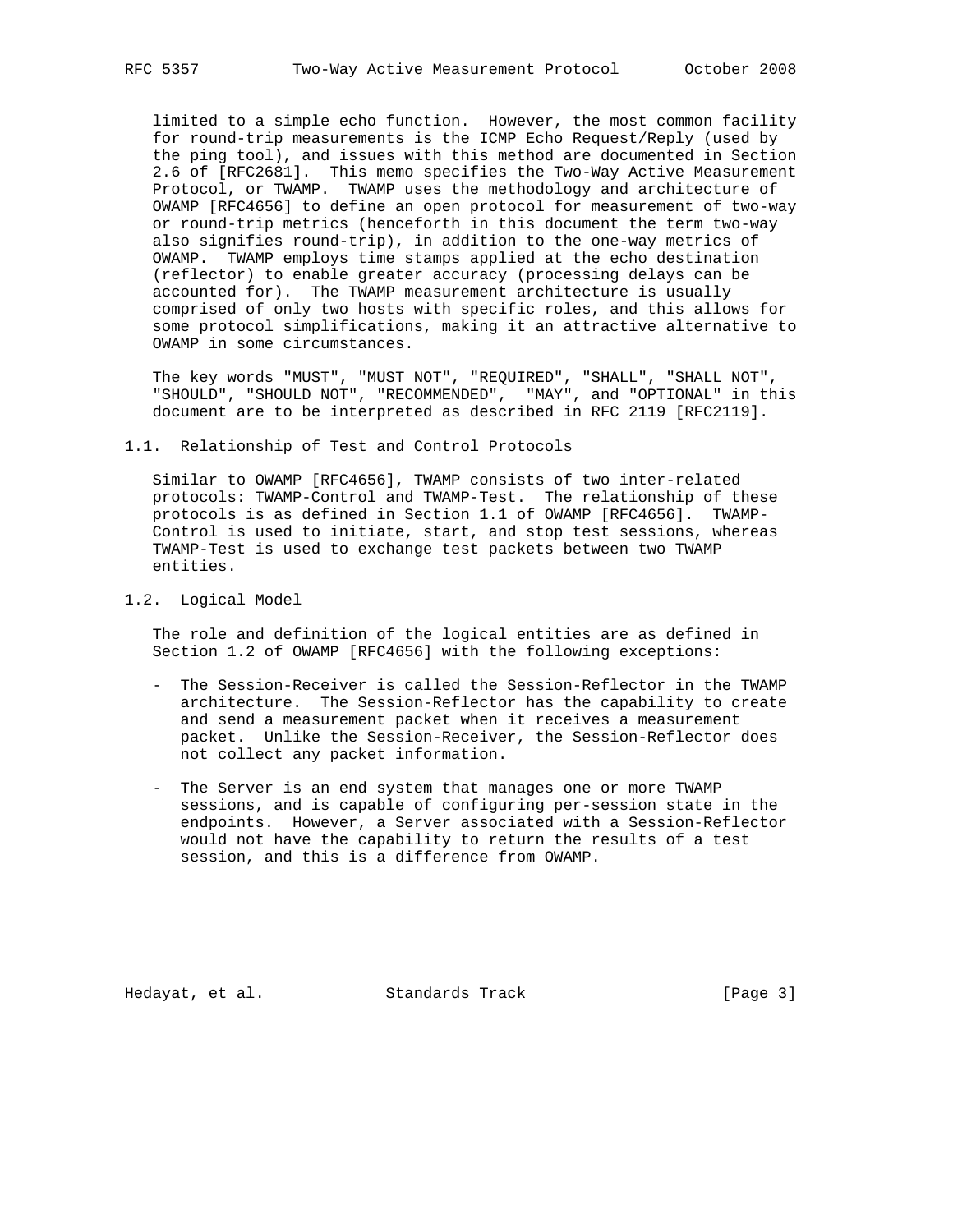- The Fetch-Client entity does not exist in the TWAMP architecture, as the Session-Reflector does not collect any packet information to be fetched. Consequently, there is no need for the Fetch- Client.

 An example of possible relationship scenarios between these roles is presented below. In this example, different logical roles are played on different hosts. Unlabeled links in the figure are unspecified by this document and may be proprietary protocols.



 As in OWAMP [RFC4656], different logical roles can be played by the same host. For example, in the figure above, there could actually be two hosts: one playing the roles of Control-Client and Session- Sender, and the other playing the roles of Server and Session- Reflector. This example is shown below.

| ---------------- | Server |
|------------------|--------|
|                  |        |

### 1.3. Pronunciation Guide

 The acronym OWAMP is usually pronounced in two syllables, Oh-wamp. The acronym TWAMP is also pronounced in two syllables, Tee-wamp.

Hedayat, et al. Standards Track [Page 4]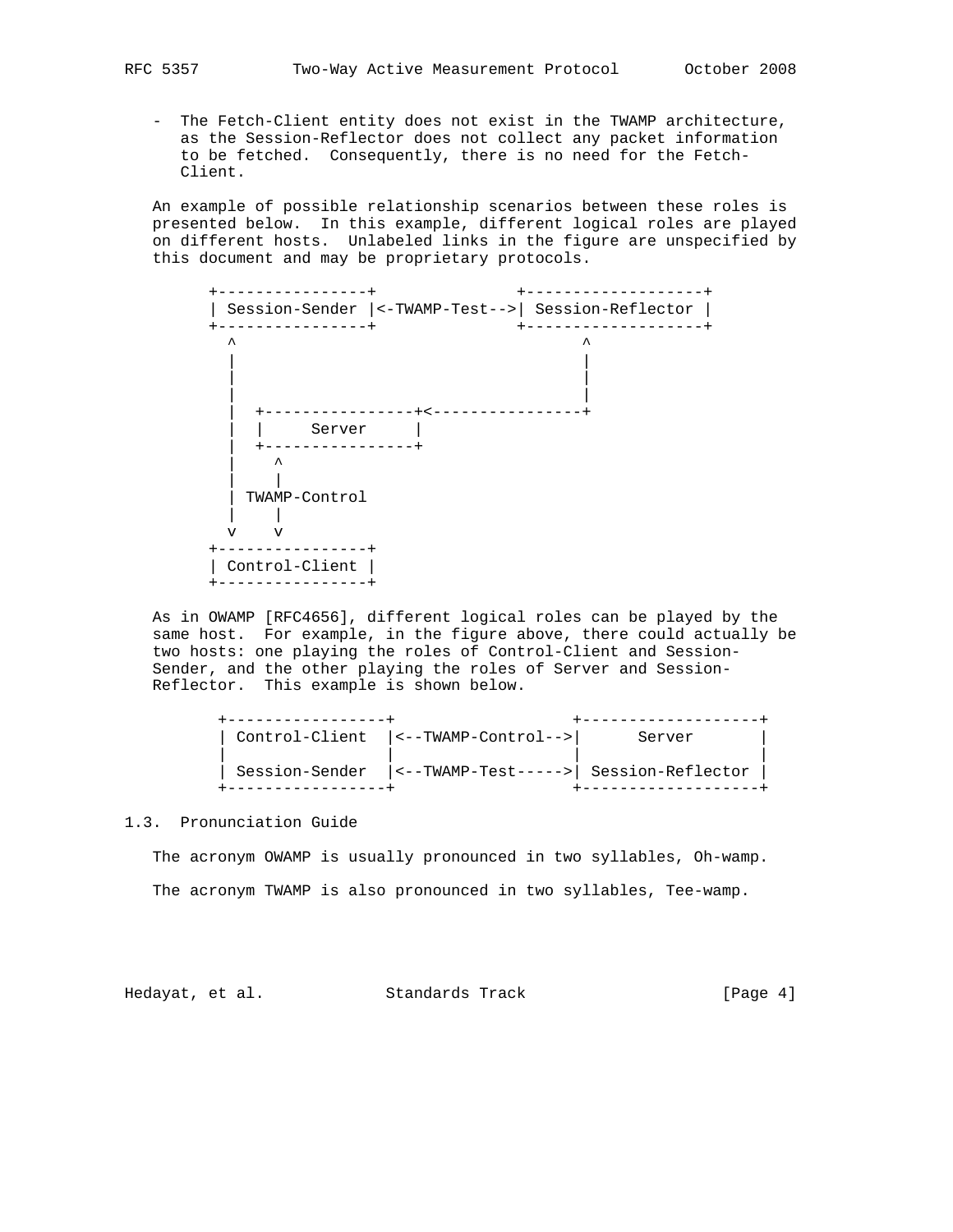# 2. Protocol Overview

 The Two-Way Active Measurement Protocol is an open protocol for measurement of two-way metrics. It is based on OWAMP [RFC4656] and adheres to OWAMP's overall architecture and design. The TWAMP- Control and TWAMP-Test protocols accomplish their testing tasks as outlined below:

- The Control-Client initiates a TCP connection on TWAMP's well known port, and the Server (its role now established) responds with its Greeting message, indicating the security/integrity mode(s) it is willing to support.
- The Control-Client responds with the chosen mode of communication and information supporting integrity protection and encryption, if the mode requires them. The Server responds to accept the mode and give its start time. This completes the control-connection setup.
	- The Control-Client requests (and describes) a test session with a unique TWAMP-Control message. The Server responds with its acceptance and supporting information. More than one test session may be requested with additional messages.
	- The Control-Client initiates all requested testing with a Start- Sessions message, and the Server acknowledges.
	- The Session-Sender and the Session-Reflector exchange test packets according to the TWAMP-Test protocol for each active session.
	- When appropriate, the Control-Client sends a message to stop all test sessions.

There are two recognized extension mechanisms in the TWAMP Protocol.

- 1) The Modes field is used to establish the communication options during TWAMP-Control Connection Setup.
- 2) The TWAMP-Control Command Number is another intended extension mechanism, allowing additional commands to be defined in the future.

 The TWAMP-Control protocol resolves different capability levels between the Control-Client and Server.

 All multi-octet quantities defined in this document are represented as unsigned integers in network byte order, unless specified otherwise.

Hedayat, et al. Standards Track [Page 5]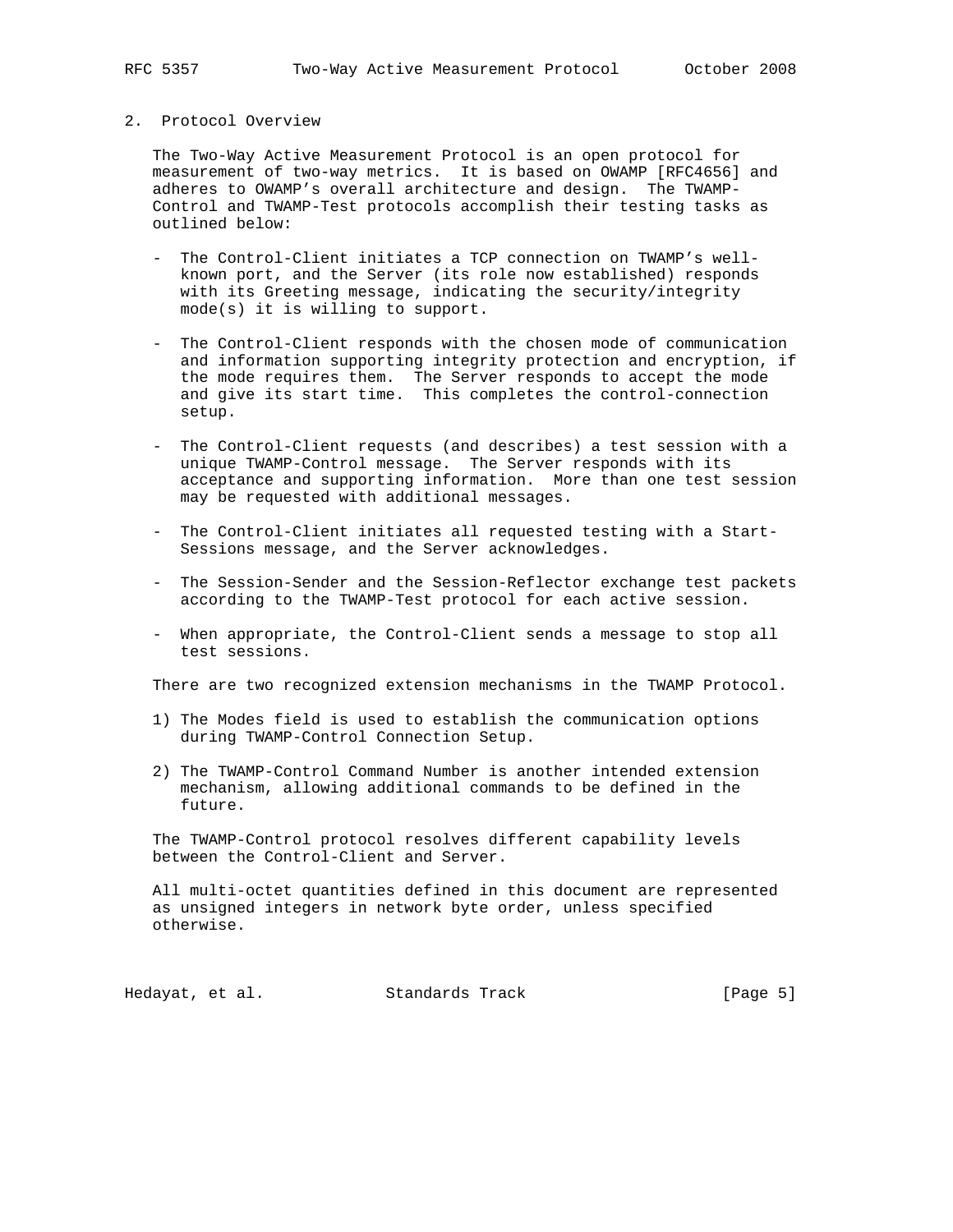Throughout this memo, the bits marked MBZ (Must Be Zero) MUST be set to zero by senders and MUST be ignored by receivers.

3. TWAMP-Control

 TWAMP-Control is a derivative of the OWAMP-Control for two-way measurements. All TWAMP-Control messages are similar in format and follow similar guidelines to those defined in Section 3 of OWAMP [RFC4656] with the exceptions outlined in the following sections. One such exception is the Fetch-Session command, which is not used in TWAMP.

# 3.1. Connection Setup

 Connection establishment of TWAMP follows the same procedure defined in Section 3.1 of OWAMP [RFC4656]. The Modes field is a recognized extension mechanism in TWAMP, and the current mode values are identical to those used in OWAMP. The only exception is the well known port number for TWAMP-Control. A Client opens a TCP connection to the Server on well-known port 862. The host that initiates the TCP connection takes the roles of Control-Client and (in the two-host implementation) the Session-Sender. The host that acknowledges the TCP connection accepts the roles of Server and (in the two-host implementation) the Session-Reflector.

 The Control-Client MAY set a desired code point in the Diffserv Code Point (DSCP) field in the IP header for ALL packets of a specific control connection. The Server SHOULD use the DSCP of the Control- Client's TCP SYN in ALL subsequent packets on that connection (avoiding any ambiguity in case of re-marking).

 The possibility exists for Control-Client failure after TWAMP- Control connection establishment, or the path between the Control- Client and Server may fail while a connection is in progress. The Server MAY discontinue any established control connection when no packet associated with that connection has been received within SERVWAIT seconds. The Server SHALL suspend monitoring control connection activity after receiving a Start-Sessions command, and SHALL resume after receiving a Stop-Sessions command (IF the SERVWAIT option is supported). Note that the REFWAIT timeout (described below) covers failures during test sessions, and if REFWAIT expires on ALL test sessions initiated by a TWAMP-Control connection, then the SERVWAIT monitoring SHALL resume (as though a Stop-Sessions command had been received). An implementation that supports the SERVWAIT timeout SHOULD also implement the REFWAIT timeout. The default value of SERVWAIT SHALL be 900 seconds, and this waiting time MAY be configurable. This timeout allows the Server to free up resources in case of failure.

Hedayat, et al. Standards Track [Page 6]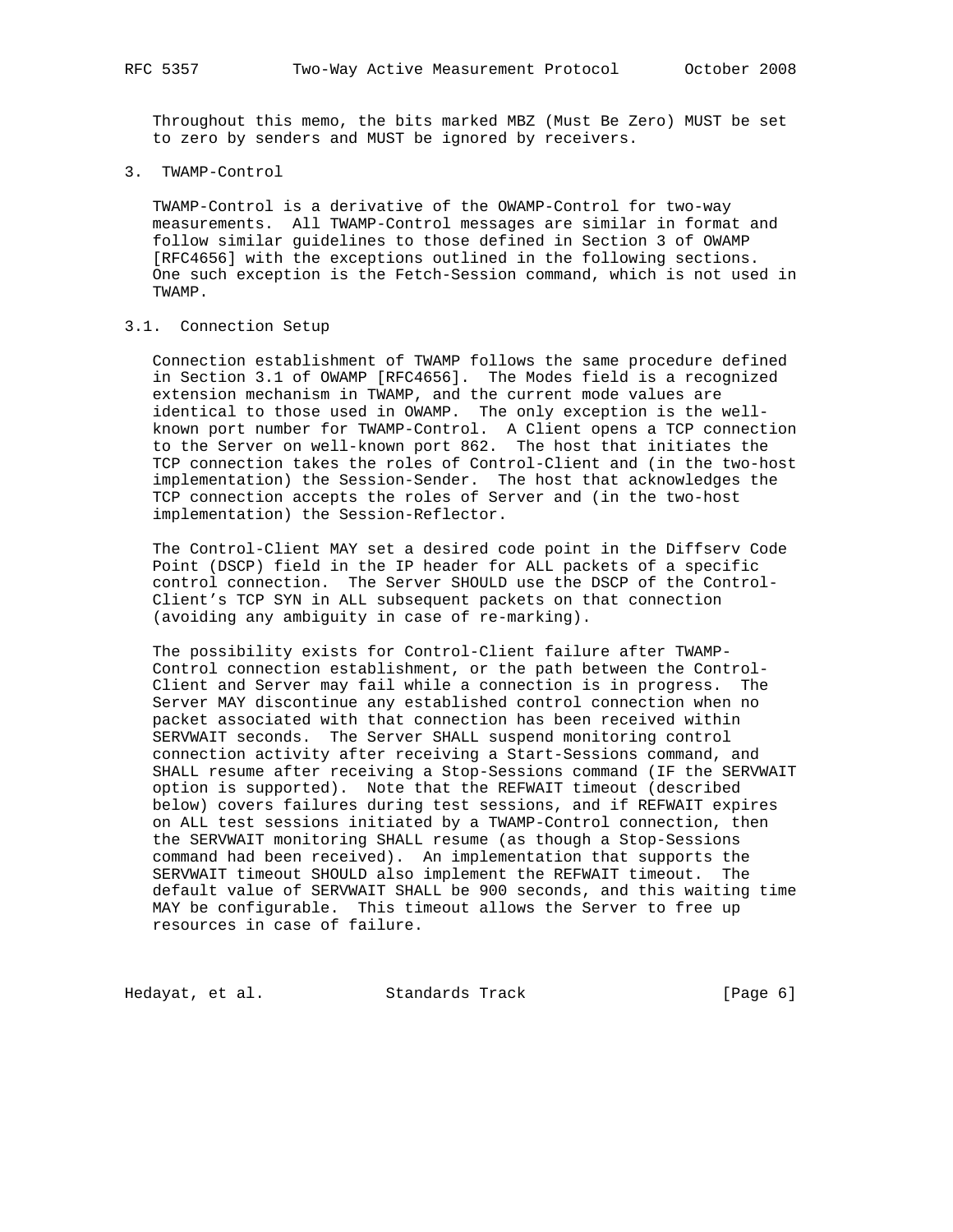Both the Server and the Client use the same mappings from KeyIDs to shared secrets. The Server, being prepared to conduct sessions with more than one Client, uses KeyIDs to choose the appropriate secret key; a Client would typically have different secret keys for different Servers. The shared secret is a passphrase. To maximize passphrase interoperability, the passphrase character set MUST be encoded using Appendix B of [RFC5198] (the ASCII Network Virtual Terminal Definition). It MUST not contain newlines (any combination of Carriage-Return (CR) and/or Line-Feed (LF) characters), and control characters SHOULD be avoided.

### 3.2. Integrity Protection

 Integrity protection of TWAMP follows the same procedure defined in Section 3.2 of OWAMP [RFC4656]. As in OWAMP, each HMAC (Hashed Message Authentication Code) sent covers everything sent in a given direction between the previous HMAC (but not including it) and the start of the new HMAC. This way, once encryption is set up, each bit of the TWAMP-Control connection is authenticated by an HMAC exactly once.

 Note that the Server-Start message (sent by a Server during the initial control-connection exchanges) does not terminate with an HMAC field. Therefore, the HMAC in the first Accept-Session message also covers the Server-Start message and includes the Start-Time field in the HMAC calculation.

 Also, in authenticated and encrypted modes, the HMAC in TWAMP-Control packets is encrypted.

# 3.3. Values of the Accept Field

 Accept values used in TWAMP are the same as the values defined in Section 3.3 of OWAMP [RFC4656].

3.4. TWAMP-Control Commands

 TWAMP-Control commands conform to the rules defined in Section 3.4 of OWAMP [RFC4656].

 The following commands are available for the Control-Client: Request-TW-Session, Start-Sessions, and Stop-Sessions. The Server can send specific messages in response to the commands it receives (as described in the sections that follow).

 Note that the OWAMP Request-Session command is replaced by the TWAMP Request-TW-Session command, and the Fetch-Session command does not appear in TWAMP.

Hedayat, et al. Standards Track [Page 7]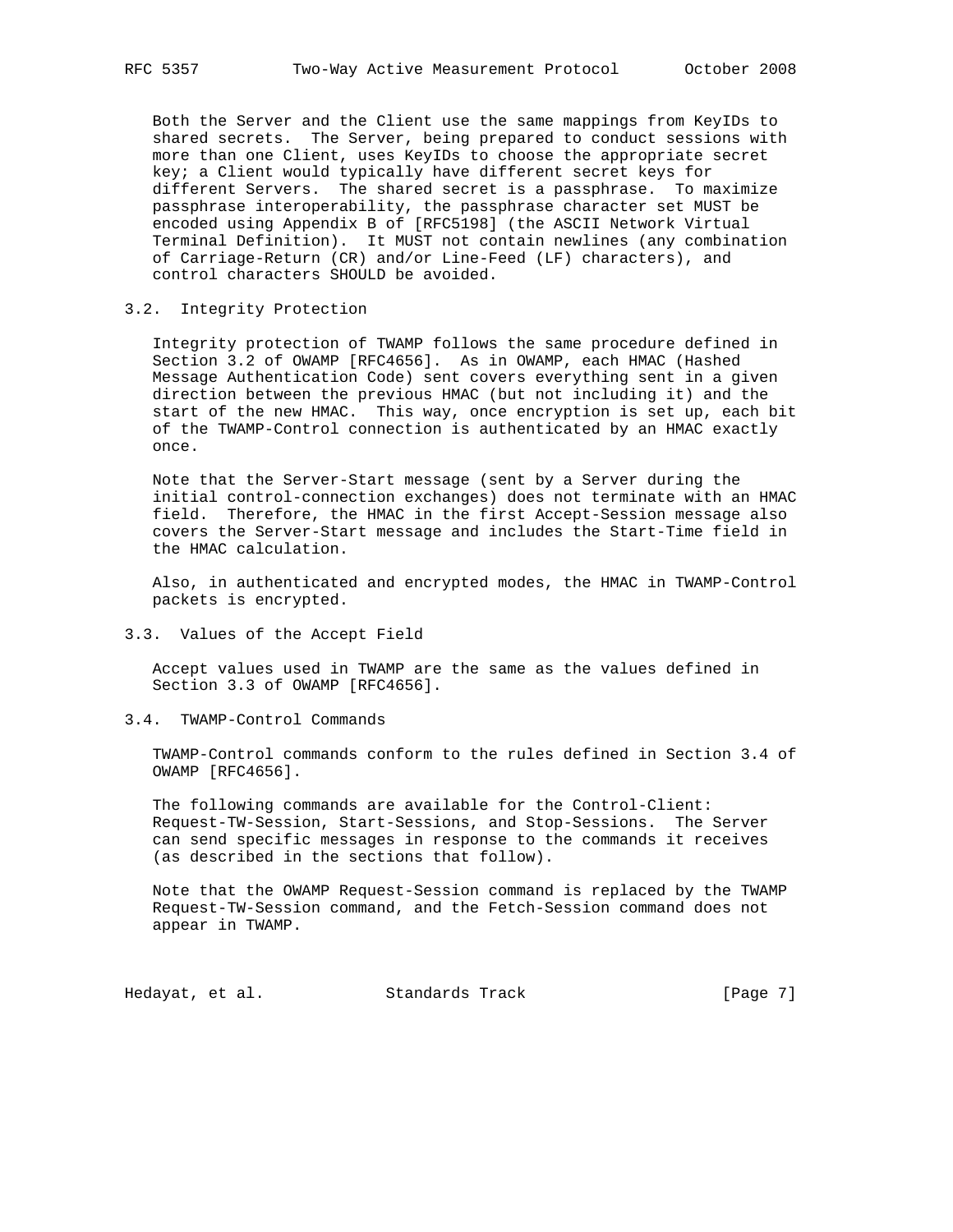#### 3.5. Creating Test Sessions

 Test session creation follows the same procedure as defined in Section 3.5 of OWAMP [RFC4656]. The Request-TW-Session command is based on the OWAMP Request-Session command, and uses the message format as described in Section 3.5 of OWAMP, but without the Schedule Slot Descriptions field(s) and uses only one HMAC. The description of the Request-TW-Session format follows.

 In TWAMP, the first octet is referred to as the Command Number, and the Command Number is a recognized extension mechanism. Readers are encouraged to consult the TWAMP-Control Command Number registry to determine if there have been additional values assigned.

 The Command Number value of 5 indicates a Request-TW-Session command, and the Server MUST interpret this command as a request for a two-way test session using the TWAMP-Test protocol.

 If a TWAMP Server receives an unexpected Command Number, it MUST respond with the Accept field set to 3 (meaning "Some aspect of request is not supported") in the Accept-Session message. Command Numbers that are Forbidden (and possibly numbers that are Reserved) are unexpected.

 In OWAMP, the Conf-Sender field is set to 1 when the Request-Session message describes a task where the Server will configure a one-way test packet sender. Likewise, the Conf-Receiver field is set to 1 when the message describes the configuration for a Session-Receiver. In TWAMP, both endpoints send and receive test packets, with the Session-Sender first sending and then receiving test packets, complimented by the Session-Reflector first receiving and then sending.

 Both the Conf-Sender field and Conf-Receiver field MUST be set to 0 since the Session-Reflector will both receive and send packets, and the roles are established according to which host initiates the TCP connection for control. The Server MUST interpret any non-zero value as an improperly formatted command, and MUST respond with the Accept field set to 3 (meaning "Some aspect of request is not supported") in the Accept-Session message.

 The Session-Reflector in TWAMP does not process incoming test packets for performance metrics and consequently does not need to know the number of incoming packets and their timing schedule. Consequently the Number of Scheduled Slots and Number of Packets MUST be set to 0.

 The Sender Port is the UDP port from which TWAMP-Test packets will be sent and the port to which TWAMP-Test packets will be sent by the

Hedayat, et al. Standards Track [Page 8]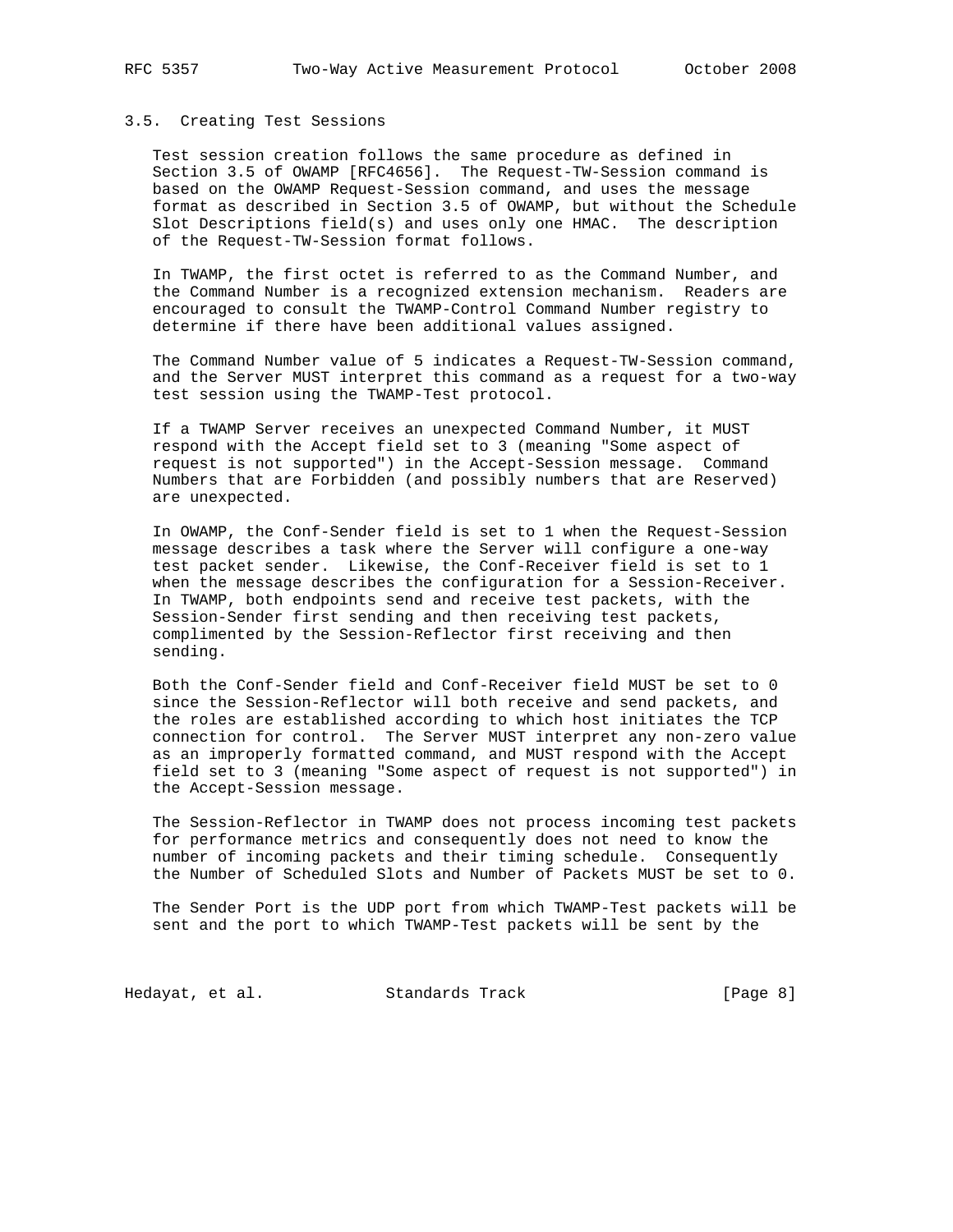Session-Reflector (the Session-Sender will use the same UDP port to send and receive packets). The Receiver Port is the desired UDP port to which TWAMP-Test packets will be sent by the Session-Sender (the port where the Session-Reflector is asked to receive test packets). The Receiver Port is also the UDP port from which TWAMP-Test packets will be sent by the Session-Reflector (the Session-Reflector will use the same UDP port to send and receive packets).

 The Sender Address and Receiver Address fields contain, respectively, the sender and receiver addresses of the endpoints of the Internet path over which a TWAMP-Test session is requested. They MAY be set to 0, in which case the IP addresses used for the Control-Client to Server TWAMP-Control message exchange MUST be used in the test packets.

 The Session Identifier (SID) is as defined in OWAMP [RFC4656]. Since the SID is always generated by the receiving side, the Server determines the SID, and the SID in the Request-TW-Session message MUST be set to 0.

The Start Time is as defined in OWAMP [RFC4656].

 The Timeout is interpreted differently from the definition in OWAMP [RFC4656]. In TWAMP, Timeout is the interval that the Session- Reflector MUST wait after receiving a Stop-Sessions message. In case there are test packets still in transit, the Session-Reflector MUST reflect them if they arrive within the Timeout interval following the reception of the Stop-Sessions message. The Session-Reflector MUST NOT reflect packets that are received beyond the timeout.

 Type-P descriptor is as defined in OWAMP [RFC4656]. The only capability of this field is to set the Differentiated Services Code Point (DSCP) as defined in [RFC2474]. The same value of DSCP MUST be used in test packets reflected by the Session-Reflector.

 Since there are no Schedule Slot Descriptions, the Request-TW-Session message is completed by MBZ (Must Be Zero) and HMAC fields. This completes one logical message, referred to as the Request-TW-Session command.

 The Session-Reflector MUST respond to each Request-TW-Session command with an Accept-Session message as defined in OWAMP [RFC4656]. When the Accept field = 0, the Port field confirms (repeats) the port to which TWAMP-Test packets are sent by the Session-Sender toward the Session-Reflector. In other words, the Port field indicates the port number where the Session-Reflector expects to receive packets from the Session-Sender.

Hedayat, et al. Standards Track [Page 9]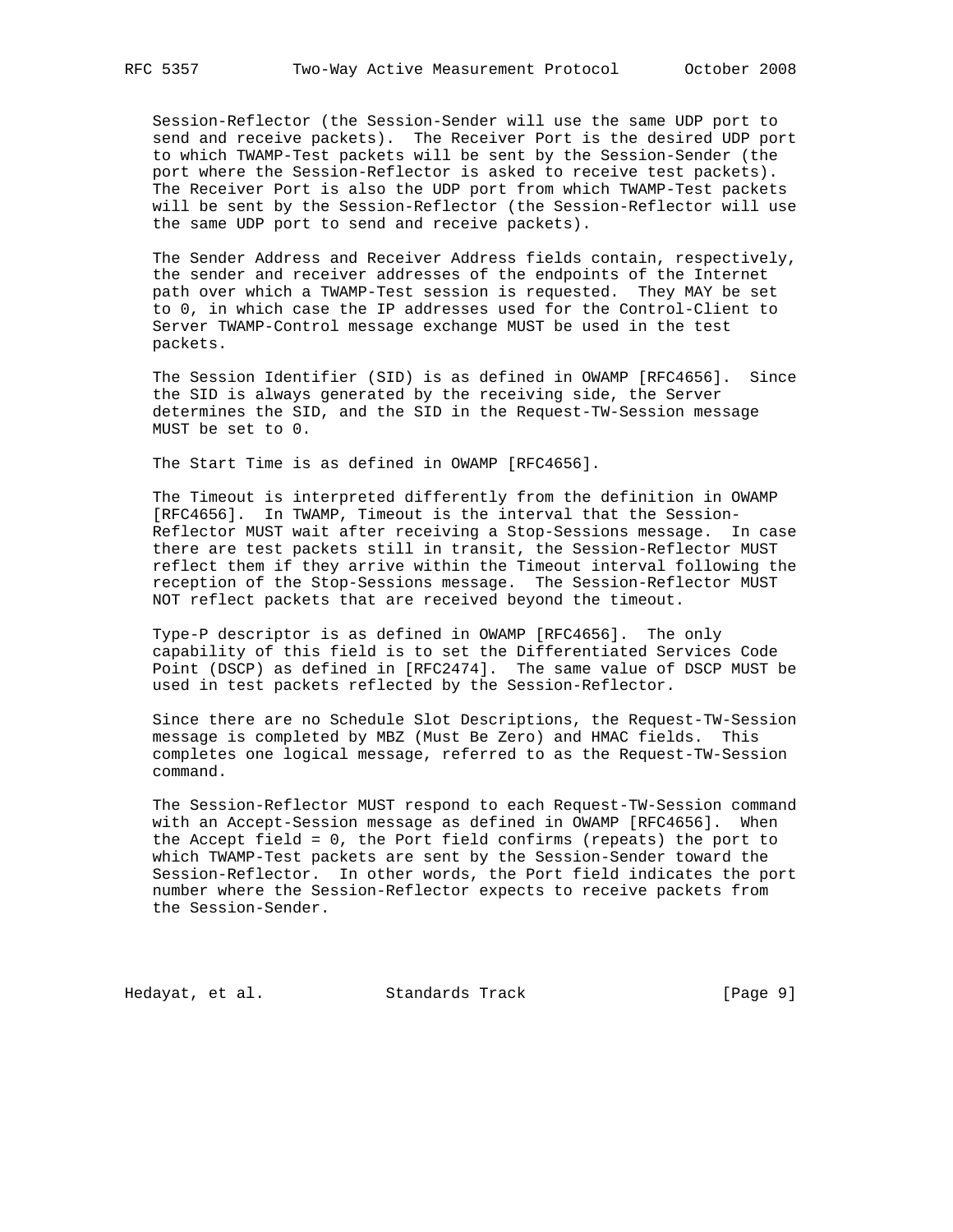When the requested Receiver Port is not available (e.g., port in use), the Server at the Session-Reflector MAY suggest an alternate and available port for this session in the Port field. The Session- Sender either accepts the alternate port, or composes a new Session- Request message with suitable parameters. Otherwise, the Server at the Control-Client uses the Accept field to convey other forms of session rejection or failure and MUST NOT suggest an alternate port; in this case, the Port field MUST be set to zero.

### 3.6. Send Schedules

 The send schedule for test packets defined in Section 3.6 of OWAMP [RFC4656] is not used in TWAMP. The Control-Client and Session- Sender MAY autonomously decide the send schedule. The Session- Reflector SHOULD return each test packet to the Session-Sender as quickly as possible.

3.7. Starting Test Sessions

 The procedure and guidelines for starting test sessions is the same as defined in Section 3.7 of OWAMP [RFC4656].

3.8. Stop-Sessions

 The procedure and guidelines for stopping test sessions is similar to that defined in Section 3.8 of OWAMP [RFC4656]. The Stop-Sessions command can only be issued by the Control-Client. The message MUST NOT contain any session description records or skip ranges. The message is terminated with a single block HMAC to complete the Stop- Sessions command. Since the TWAMP Stop-Sessions command does not convey SIDs, it applies to all sessions previously requested and started with a Start-Sessions command.

Hedayat, et al. Standards Track [Page 10]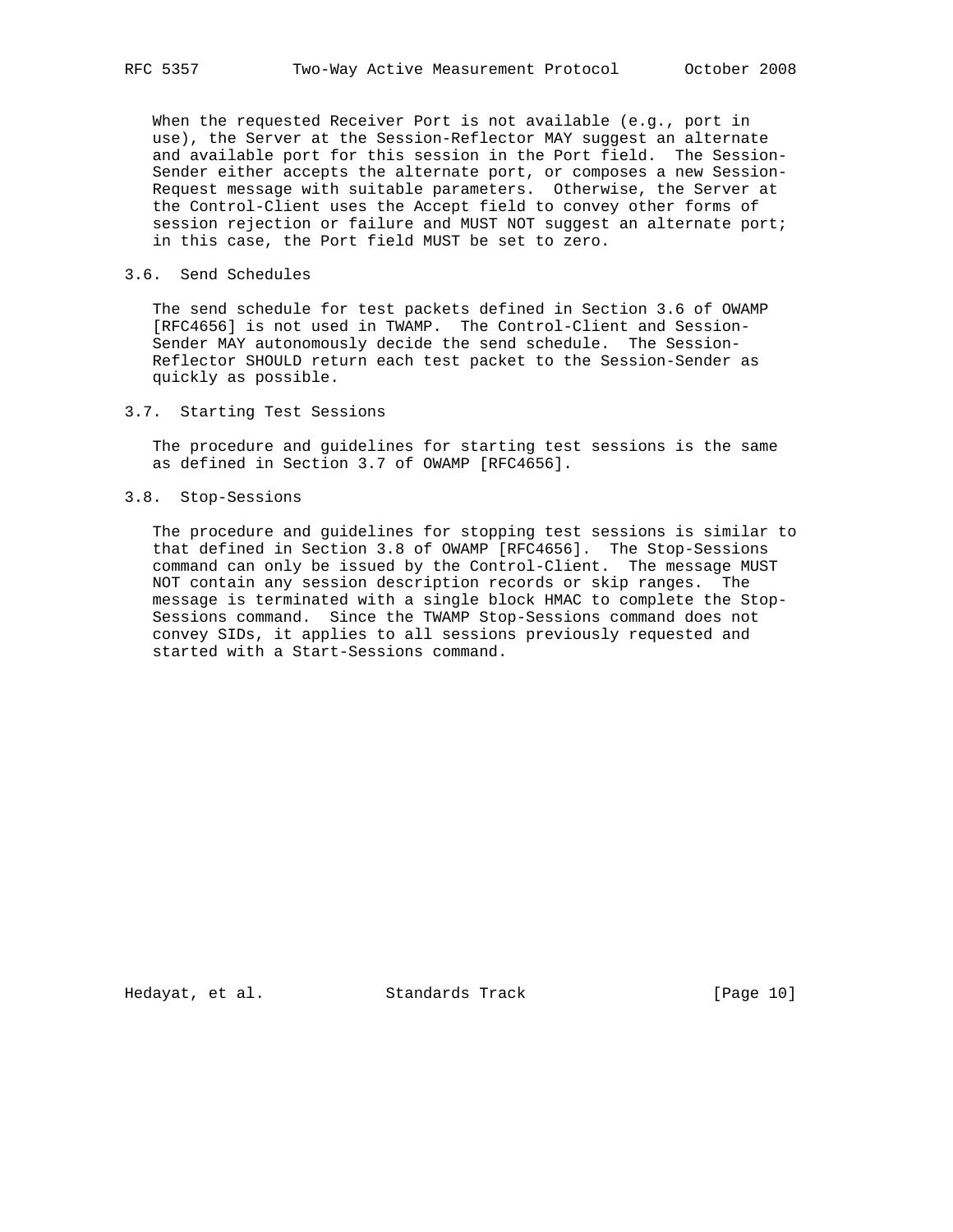Thus, the TWAMP Stop-Sessions command is constructed as follows: 0  $1$  2 3 0 1 2 3 4 5 6 7 8 9 0 1 2 3 4 5 6 7 8 9 0 1 2 3 4 5 6 7 8 9 0 1 +-+-+-+-+-+-+-+-+-+-+-+-+-+-+-+-+-+-+-+-+-+-+-+-+-+-+-+-+-+-+-+-+ | 3 | Accept | MBZ | +-+-+-+-+-+-+-+-+-+-+-+-+-+-+-+-+-+-+-+-+-+-+-+-+-+-+-+-+-+-+-+-+ Number of Sessions +-+-+-+-+-+-+-+-+-+-+-+-+-+-+-+-+-+-+-+-+-+-+-+-+-+-+-+-+-+-+-+-+ MBZ (8 octets) | | +-+-+-+-+-+-+-+-+-+-+-+-+-+-+-+-+-+-+-+-+-+-+-+-+-+-+-+-+-+-+-+-+ | | | HMAC (16 octets) | | | | | +-+-+-+-+-+-+-+-+-+-+-+-+-+-+-+-+-+-+-+-+-+-+-+-+-+-+-+-+-+-+-+-+

 Above, the Command Number in the first octet (3) indicates that this is the Stop-Sessions command.

 Non-zero Accept values indicate a failure of some sort. Zero values indicate normal (but possibly premature) completion. The full list of available Accept values is described in Section 3.3 of [RFC4656], "Values of the Accept Field".

 If Accept has a non-zero value, results of all TWAMP-Test sessions spawned by this TWAMP-Control session SHOULD be considered invalid. If the Accept-Session message was not transmitted at all (for whatever reason, including failure of the TCP connection used for TWAMP-Control), the results of all TWAMP-Test sessions spawned by this TWAMP-Control session MAY be considered invalid.

 Number of Sessions indicates the number of sessions that the Control-Client intends to stop.

 Number of Sessions MUST contain the number of send sessions started by the Control-Client that have not been previously terminated by a Stop-Sessions command (i.e., the Control-Client MUST account for each accepted Request-Session). If the Stop-Sessions message does not account for exactly the number of sessions in progress, then it is to be considered invalid, the TWAMP-Control connection SHOULD be closed, and any results obtained considered invalid.

 Upon receipt of a TWAMP-Control Stop-Sessions command, the Session- Reflector MUST discard any TWAMP-Test packets that arrive at the current time plus the Timeout (in the Request-TW-Session command).

Hedayat, et al. Standards Track [Page 11]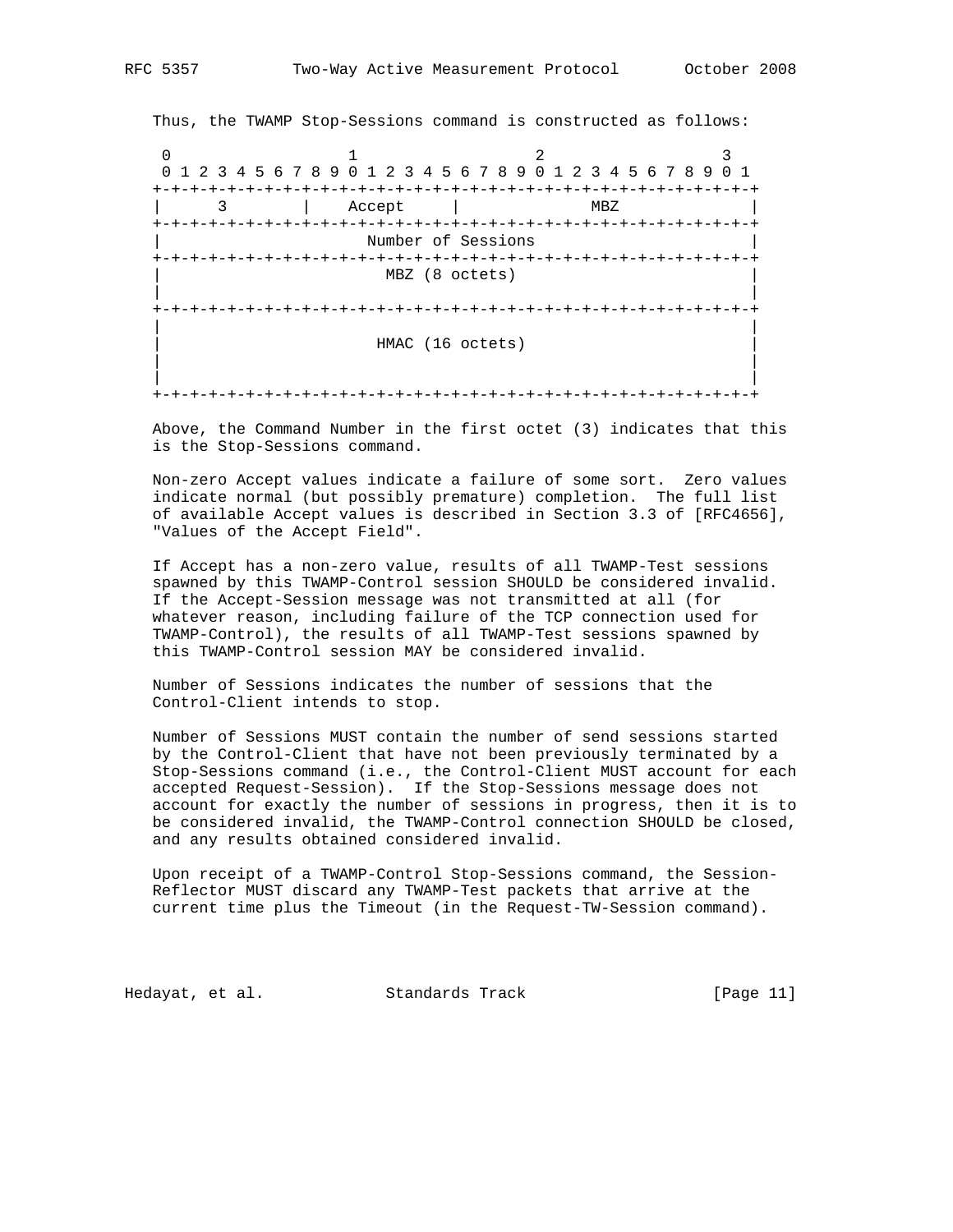# 3.9. Fetch-Session

 One purpose of TWAMP is measurement of two-way metrics. Two-way measurement methods do not require packet-level data to be collected by the Session-Reflector (such as sequence number, timestamp, and Time to Live (TTL)) because this data is communicated in the "reflected" test packets. As such, the protocol does not require the retrieval of packet-level data from the Server and the OWAMP Fetch- Session command is not used in TWAMP.

### 4. TWAMP-Test

 The TWAMP-Test protocol is similar to the OWAMP-test protocol [RFC4656] with the exception that the Session-Reflector transmits test packets to the Session-Sender in response to each test packet it receives. TWAMP defines two different test packet formats, one for packets transmitted by the Session-Sender and one for packets transmitted by the Session-Reflector. As with OWAMP-test protocol [RFC4656], there are three modes: unauthenticated, authenticated, and encrypted.

### 4.1. Sender Behavior

 The sender behavior is determined by the configuration of the Session-Sender and is not defined in this standard. Further, the Session-Reflector does not need to know the Session-Sender behavior to the degree of detail as needed in OWAMP [RFC4656]. Additionally, the Session-Sender collects and records the necessary information provided from the packets transmitted by the Session-Reflector for measuring two-way metrics. The information recording based on the packet(s) received by the Session-Sender is implementation dependent.

# 4.1.1. Packet Timings

 Since the send schedule is not communicated to the Session-Reflector, there is no need for a standardized computation of packet timing.

 Regardless of any scheduling delays, each packet that is actually sent MUST have the best possible approximation of its real time of departure as its timestamp (in the packet).

# 4.1.2. Packet Format and Content

 The Session-Sender packet format and content follow the same procedure and guidelines as defined in Section 4.1.2 of OWAMP [RFC4656] (with the exception of the reference to the send schedule).

Hedayat, et al. Standards Track [Page 12]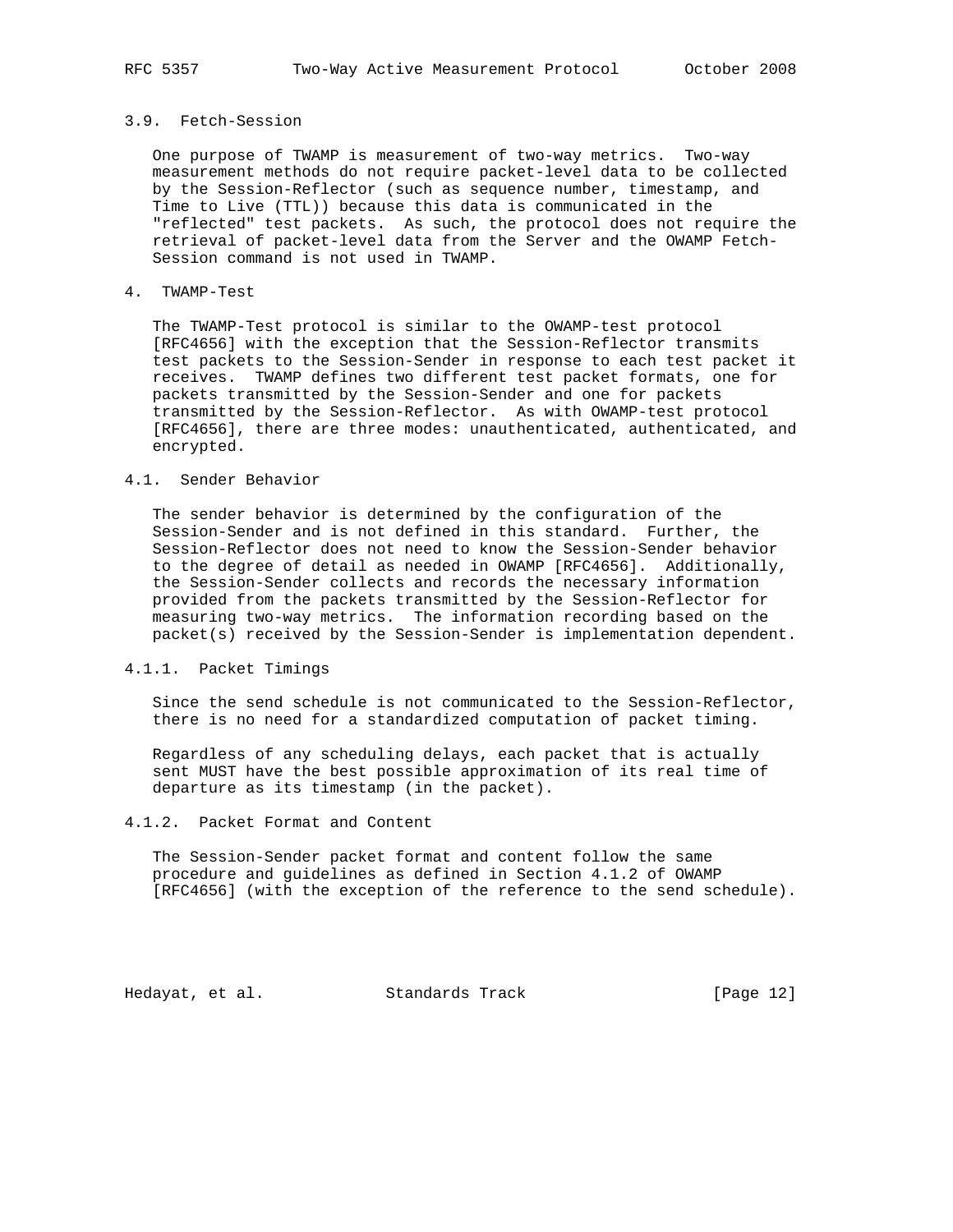Note that the Reflector test packet formats are larger than the Sender's formats. The Session-Sender MAY append sufficient Packet Padding to allow the same IP packet payload lengths to be used in each direction of transmission (this is usually desirable). To compensate for the Reflector's larger test packet format, the Sender appends at least 27 octets of padding in unauthenticated mode, and at least 56 octets in authenticated and encrypted modes.

### 4.2. Reflector Behavior

 TWAMP requires the Session-Reflector to transmit a packet to the Session-Sender in response to each packet it receives.

As packets are received, the Session-Reflector will do the following:

- Timestamp the received packet. Each packet that is actually received MUST have the best possible approximation of its real time of arrival entered as its Received Timestamp (in the packet).
- In authenticated or encrypted mode, decrypt the appropriate sections of the packet body (first block (16 octets) for authenticated, 96 octets for encrypted), and then check integrity of sections covered by the HMAC.
- Copy the packet sequence number into the corresponding reflected packet to the Session-Sender.
- Extract the Sender TTL value from the TTL/Hop Limit value of received packets. Session-Reflector implementations SHOULD fetch the TTL/Hop Limit value from the IP header of the packet, replacing the value of 255 set by the Session-Sender. If an implementation does not fetch the actual TTL value (the only good reason not to do so is an inability to access the TTL field of arriving packets), it MUST set the Sender TTL value as 255.
- In authenticated and encrypted modes, the HMAC MUST be calculated first, then the appropriate portion of the packet body is encrypted.
- Transmit a test packet to the Session-Sender in response to every received packet. The response MUST be generated as immediately as possible. The format and content of the test packet is defined in Section 4.2.1. Prior to the transmission of the test packet, the Session-Reflector MUST enter the best possible approximation of its actual sending time as its Timestamp (in the packet). This permits the determination of the elapsed time between the reception of the packet and its transmission.

Hedayat, et al. Standards Track [Page 13]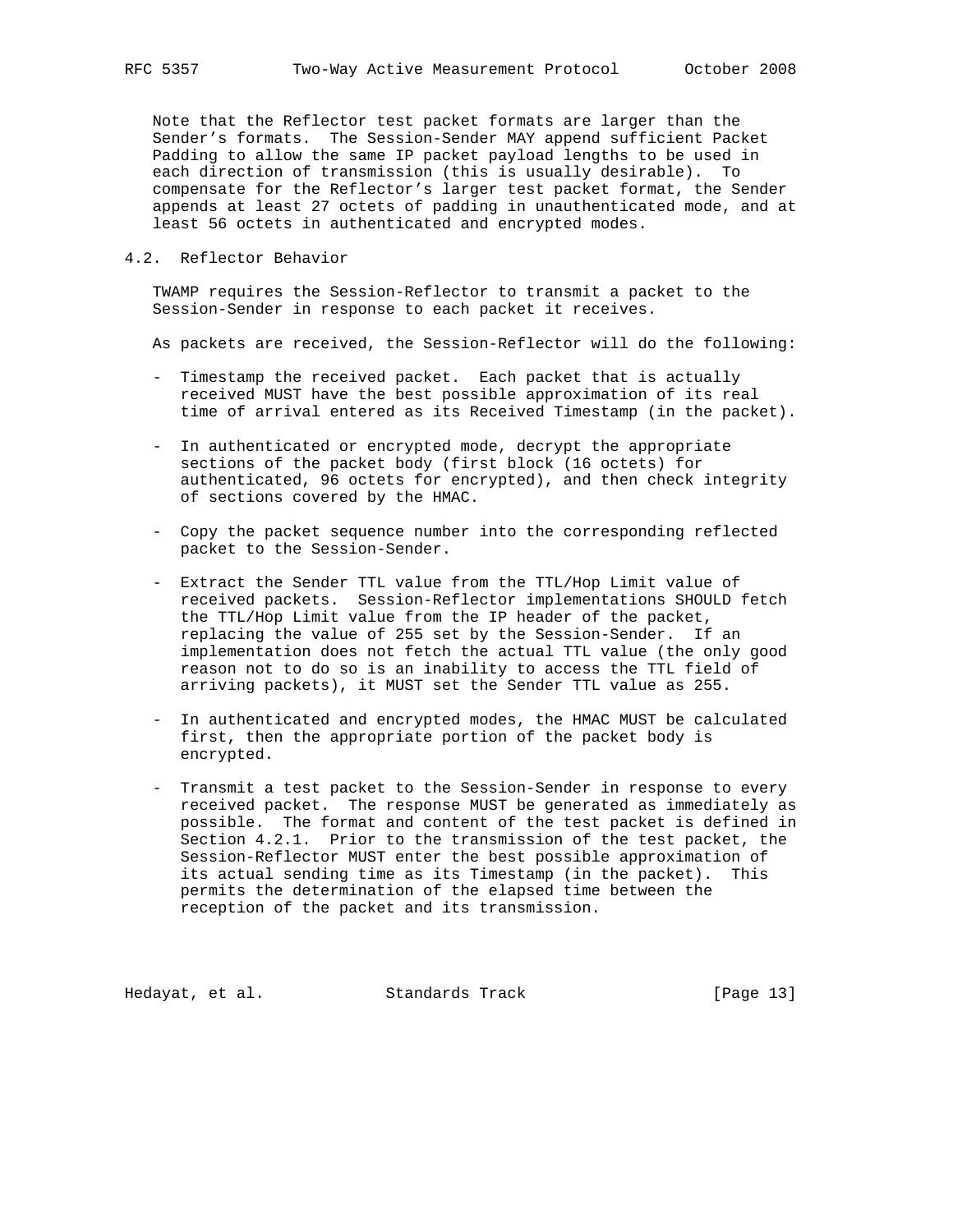- Packets not received within the Timeout (following the Stop- Sessions command) MUST be ignored by the Reflector. The Session- Reflector MUST NOT generate a test packet to the Session-Sender for packets that are ignored.

 The possibility exists for Session-Sender failure during a session, or the path between the Session-Sender and Session-Reflector may fail while a test session is in progress. The Session-Reflector MAY discontinue any session that has been started when no packet associated with that session has been received for REFWAIT seconds. The default value of REFWAIT SHALL be 900 seconds, and this waiting time MAY be configurable. This timeout allows a Session-Reflector to free up resources in case of failure.

4.2.1. TWAMP-Test Packet Format and Content

 The Session-Reflector MUST transmit a packet to the Session-Sender in response to each packet received. The Session-Reflector SHOULD transmit the packets as immediately as possible. The Session- Reflector SHOULD set the TTL in IPv4 (or Hop Limit in IPv6) in the UDP packet to 255.

 The test packet will have the necessary information for calculating two-way metrics by the Session-Sender. The format of the test packet depends on the mode being used. The two formats are presented below.

Hedayat, et al. Standards Track [Page 14]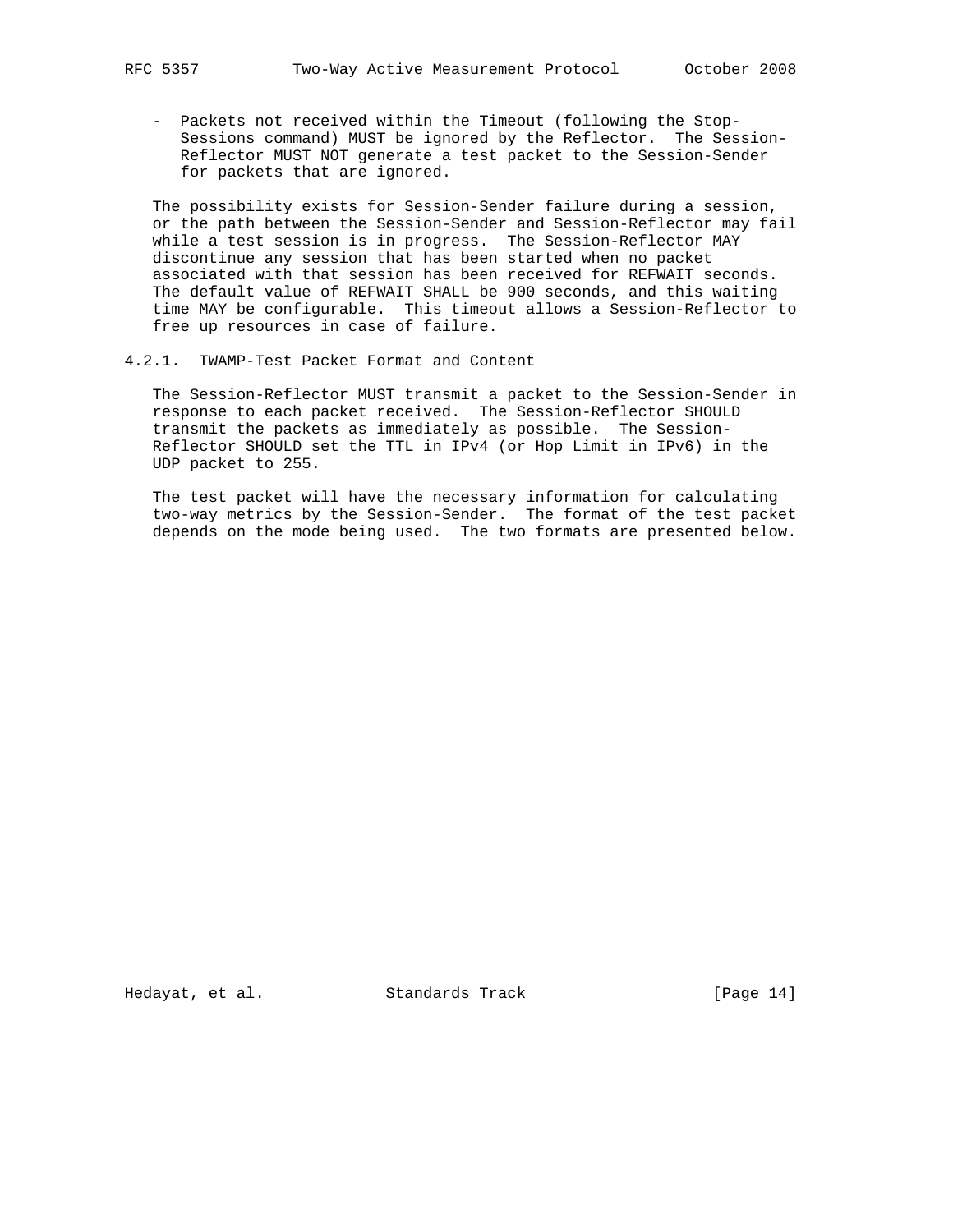For unauthenticated mode:  $1$  $\overline{\phantom{a}}$  $\Omega$  $\overline{3}$ 0 1 2 3 4 5 6 7 8 9 0 1 2 3 4 5 6 7 8 9 0 1 2 3 4 5 6 7 8 9 0 1 Sequence Number Timestamp Error Estimate |  $MBZ$ Receive Timestamp Sender Sequence Number Sender Timestamp | Sender Error Estimate | MBZ Sender TTL |  $+ - + - + - + - + - + - + - +$ Packet Padding  $\ddot{\phantom{a}}$  $\ddot{\phantom{a}}$ 

Hedayat, et al. Standards Track

[Page 15]

 $\ddot{}$  $\overline{\phantom{a}}$  $\ddot{\phantom{a}}$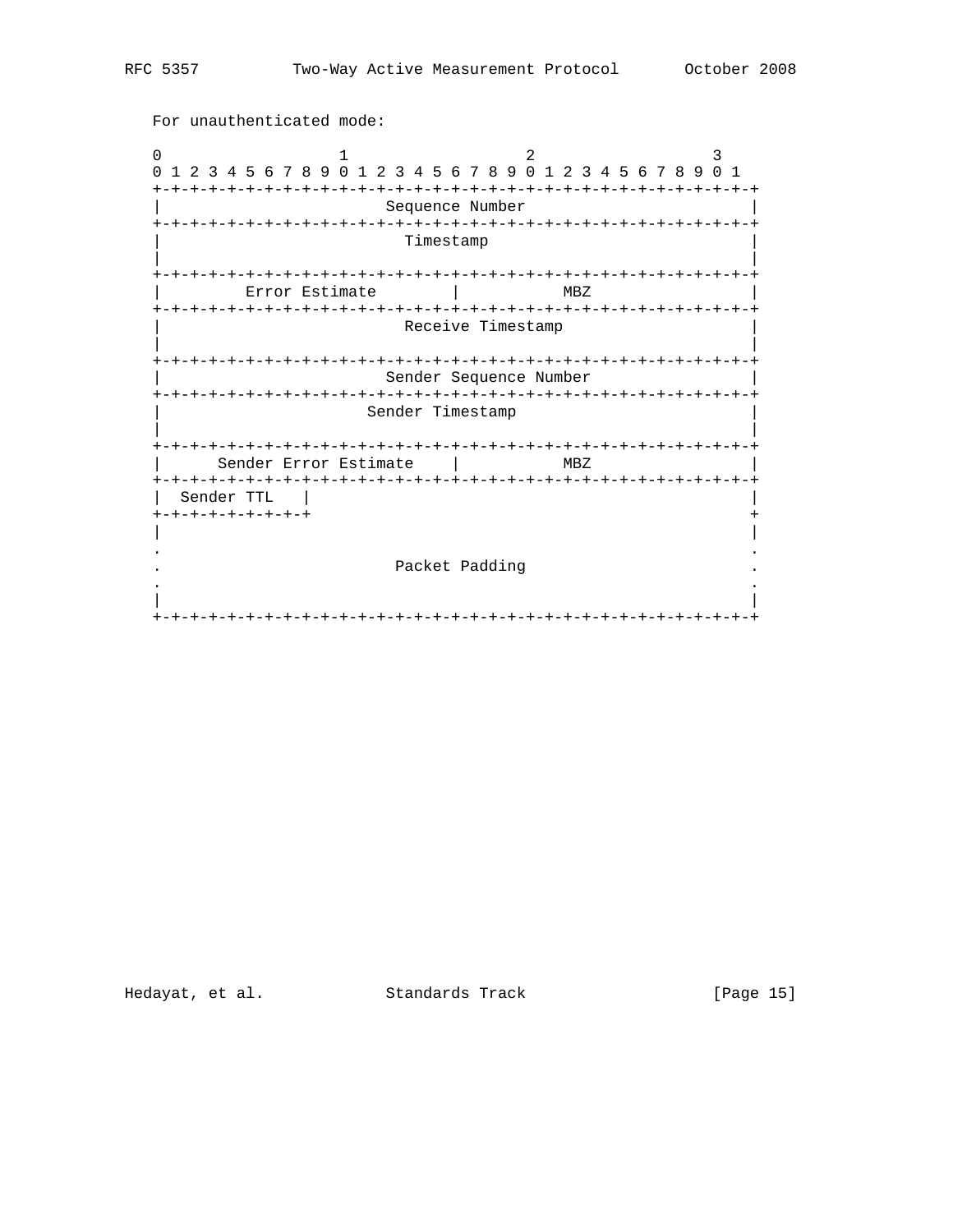$\Omega$ 2  $\mathbf{1}$  $\mathcal{L}$ 0 1 2 3 4 5 6 7 8 9 0 1 2 3 4 5 6 7 8 9 0 1 2 3 4 5 6 7 8 9 0 1 Sequence Number MBZ (12 octets) Timestamp Error Estimate  $\mathcal{L}$ +-+-+-+-+-+-+-+-+-+-+-+-+-+-+-+-+ MBZ (6 octets) Receive Timestamp MBZ (8 octets) Sender Sequence Number MBZ (12 octets) Sender Timestamp Sender Error Estimate | +-+-+-+-+-+-+-+-+-+-+-+-+-+-+-+-+ MBZ (6 octets) Sender TTL | +-+-+-+-+-+-+-+-+ MBZ (15 octets) HMAC (16 octets)

Hedayat, et al. Standards Track [Page 16]

For authenticated and encrypted modes: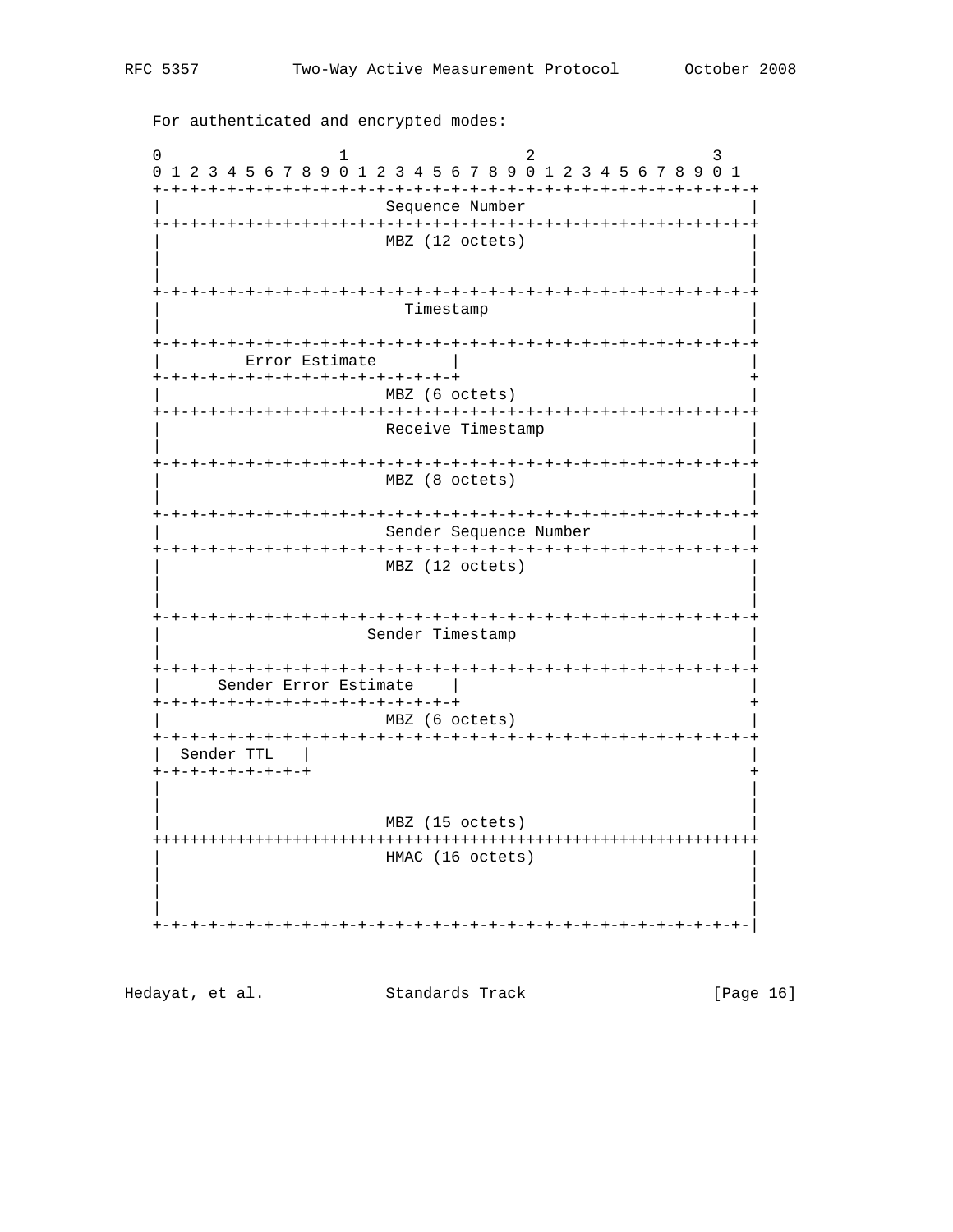| | . .

. .

Packet Padding

 | | +-+-+-+-+-+-+-+-+-+-+-+-+-+-+-+-+-+-+-+-+-+-+-+-+-+-+-+-+-+-+-+-+

 Note that all timestamps have the same format as OWAMP [RFC4656] as follows:

0  $1$  2 3 0 1 2 3 4 5 6 7 8 9 0 1 2 3 4 5 6 7 8 9 0 1 2 3 4 5 6 7 8 9 0 1 +-+-+-+-+-+-+-+-+-+-+-+-+-+-+-+-+-+-+-+-+-+-+-+-+-+-+-+-+-+-+-+-+ Integer part of seconds +-+-+-+-+-+-+-+-+-+-+-+-+-+-+-+-+-+-+-+-+-+-+-+-+-+-+-+-+-+-+-+-+ Fractional part of seconds +-+-+-+-+-+-+-+-+-+-+-+-+-+-+-+-+-+-+-+-+-+-+-+-+-+-+-+-+-+-+-+-+

 Sequence Number is the sequence number of the test packet according to its transmit order. It starts with zero and is incremented by one for each subsequent packet. The Sequence Number generated by the Session-Reflector is independent from the sequence number of the arriving packets.

 Timestamp and Error Estimate are the Session-Reflector's transmit timestamp and error estimate for the reflected test packet, respectively. The format of all timestamp and error estimate fields follow the definition and formats defined by OWAMP, Section 4.1.2 in [RFC4656].

 Sender Timestamp and Sender Error Estimate are exact copies of the timestamp and error estimate from the Session-Sender test packet that corresponds to this test packet.

 Sender TTL is 255 when transmitted by the Session-Sender. Sender TTL is set to the Time To Live (or Hop Count) value of the received packet from the IP packet header when transmitted by the Session- Reflector.

 Receive Timestamp is the time the test packet was received by the reflector. The difference between Timestamp and Receive Timestamp is the amount of time the packet was in transition in the Session- Reflector. The Error Estimate associated with the Timestamp field also applies to the Receive Timestamp.

 Sender Sequence Number is a copy of the Sequence Number of the packet transmitted by the Session-Sender that caused the Session-Reflector to generate and send this test packet.

Hedayat, et al. Standards Track [Page 17]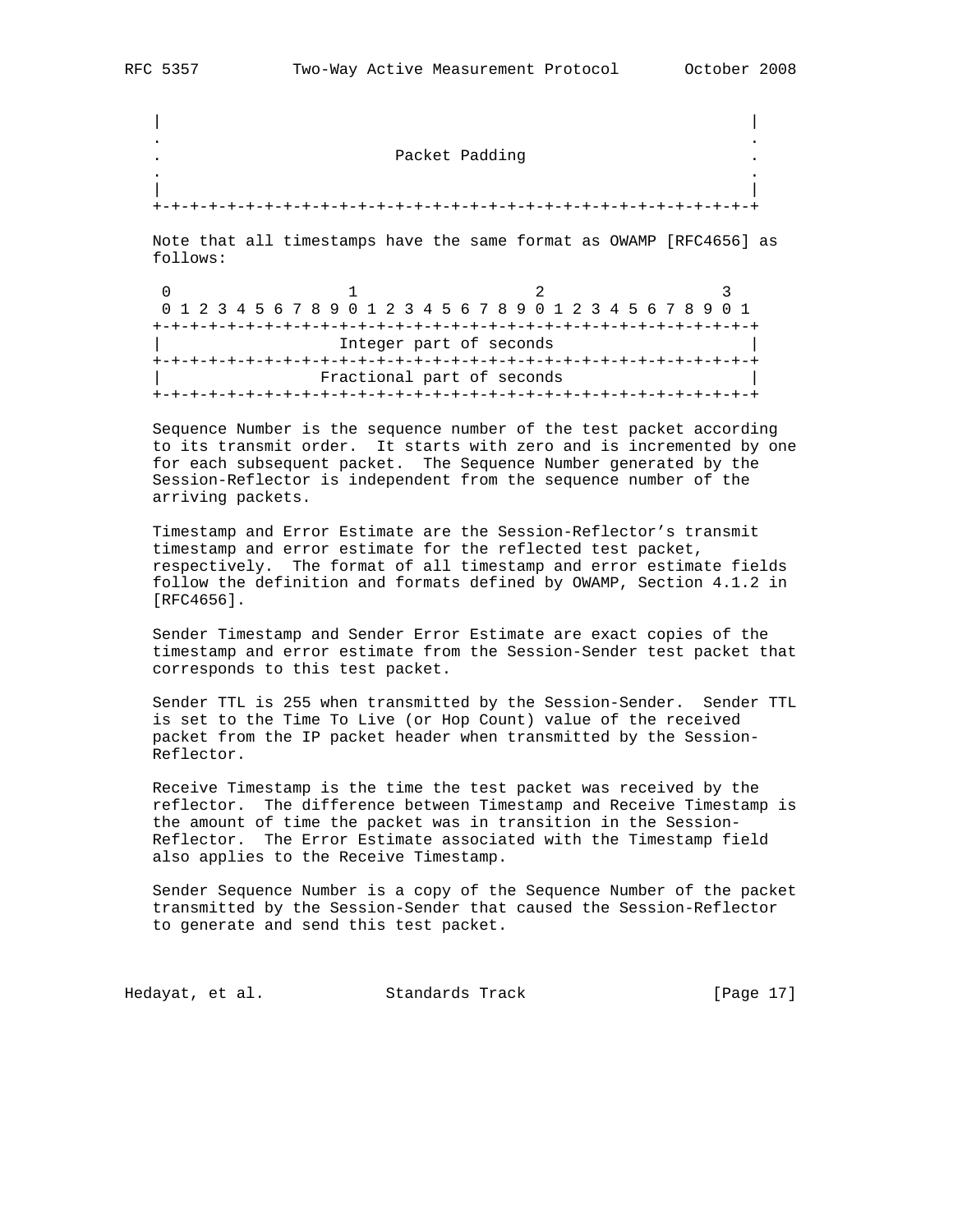The HMAC field in TWAMP-Test packets covers the same fields as the Advanced Encryption Standard (AES) encryption. Thus, in authenticated mode, HMAC covers the first block (16 octets); in encrypted mode, HMAC covers the first six blocks (96 octets). In TWAMP-Test, the HMAC field MUST NOT be encrypted.

 Packet Padding in TWAMP-Test SHOULD be pseudo-random (it MUST be generated independently of any other pseudo-random numbers mentioned in this document). However, implementations MUST provide a configuration parameter, an option, or a different means of making Packet Padding consist of all zeros. Packet Padding MUST NOT be covered by the HMAC and MUST NOT be encrypted.

 The minimum data segment length of TWAMP-Test packets in unauthenticated mode is 41 octets, and 104 octets in both authenticated mode and encrypted modes.

 Note that the Session-Reflector Test packet formats are larger than the Sender's formats. The Session-Reflector SHOULD reduce the length of the Sender's Packet Padding to achieve equal IP packet payload lengths in each direction of transmission, when sufficient padding is present. The Session-Reflector MAY re-use the Sender's Packet Padding (since the requirements for padding generation are the same for each), and in this case the Session-Reflector SHOULD truncate the padding such that the highest-number octets are discarded.

 In unauthenticated mode, encryption or authentication MUST NOT be applied.

 The TWAMP-Test packet layout is identical in authenticated and encrypted modes. The encryption operation for a Session-Sender packet follows the same rules of Session-Sender packets as defined in OWAMP section 4.1.2 of [RFC4656].

 The main difference between authenticated mode and encrypted mode is the portion of the test packets that are covered by HMAC and encrypted. Authenticated mode permits the timestamp to be fetched after a portion of the packet is encrypted, but in encrypted mode all the sequence numbers and timestamps are fetched before encryption to provide maximum data-integrity protection.

 In authenticated mode, only the sequence number in the first block is encrypted, and the subsequent timestamps and sequence numbers are sent in clear text. Sending the timestamp in clear text allows one to reduce the time between when a timestamp is obtained by a Session-Reflector and when that packet is sent out. This potentially improves the timestamp accuracy, because the sequence number can be encrypted before the timestamp is fetched.

Hedayat, et al. Standards Track [Page 18]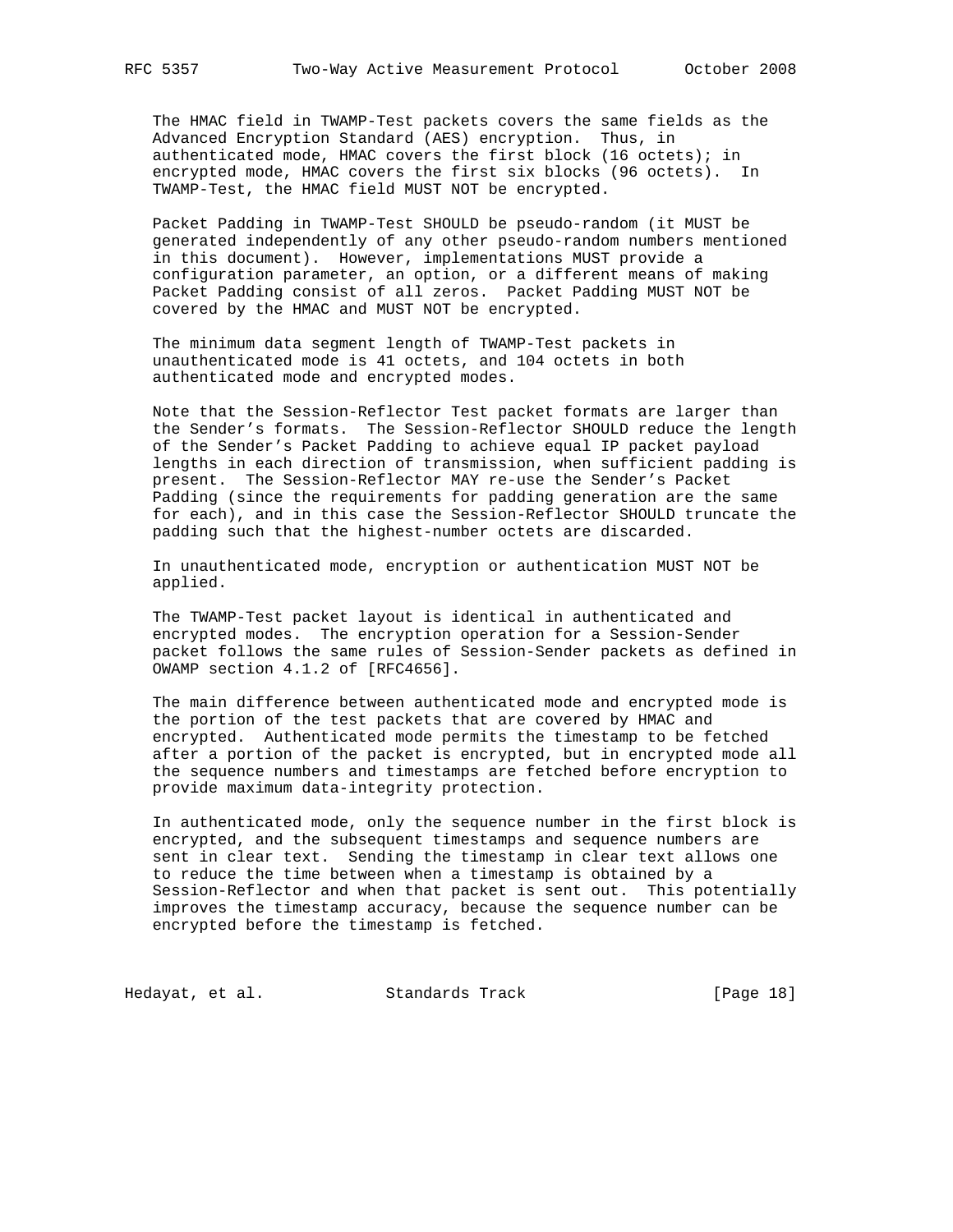In encrypted mode, the reflector MUST fetch the timestamps, generate the HMAC, and encrypt the packet, then send it.

 Obtaining the keys and encryption methods follows the same procedure as OWAMP as described below. Each TWAMP-Test session has two keys, an AES Session-key and an HMAC Session-key, and the keys are derived from the TWAMP-Control keys and the SID.

 The TWAMP-Test AES Session-key is obtained as follows: the TWAMP- Control AES Session-key (the same AES Session-key as used for the corresponding TWAMP-Control session) is encrypted with the 16-octet session identifier (SID) as the key, using a single-block AES-ECB encryption. The result is the TWAMP-Test AES Session-key to be used in encrypting (and decrypting) the packets of the particular TWAMP- Test session. Note that the TWAMP-Test AES Session-key, TWAMP- Control AES Session-key, and the SID are all comprised of 16 octets.

 The TWAMP-Test HMAC Session-key is obtained as follows: the TWAMP- Control HMAC Session-key (the same HMAC Session-key as used for the corresponding TWAMP-Control session) is encrypted using AES-CBC (Cipher Block Chaining) with the 16-octet session identifier (SID) as the key. This is a two-block CBC encryption that is always performed with IV=0. Note that the TWAMP-Test HMAC Session-key and TWAMP- Control HMAC Session-key are comprised of 32 octets, while the SID is 16 octets.

 In authenticated mode, the first block (16 octets) of each TWAMP-Test packet is encrypted using the AES Electronic Codebook (ECB) mode. This mode does not involve any chaining, and lost, duplicated, or reordered packets do not cause problems with deciphering any packet in a TWAMP-Test session.

 In encrypted mode, the first six blocks (96 octets) are encrypted using AES-CBC mode. The AES Session-key to use is obtained in the same way as the key for authenticated mode. Each TWAMP-Test packet is encrypted as a separate stream, with just one chaining operation; chaining does not span multiple packets so that lost, duplicated, or reordered packets do not cause problems. The initialization vector for the CBC encryption is a value with all bits equal to zero.

 Implementation Note: Naturally, the key schedule for each TWAMP-Test session MUST be set up at most once per session, not once per packet.

Hedayat, et al. Standards Track [Page 19]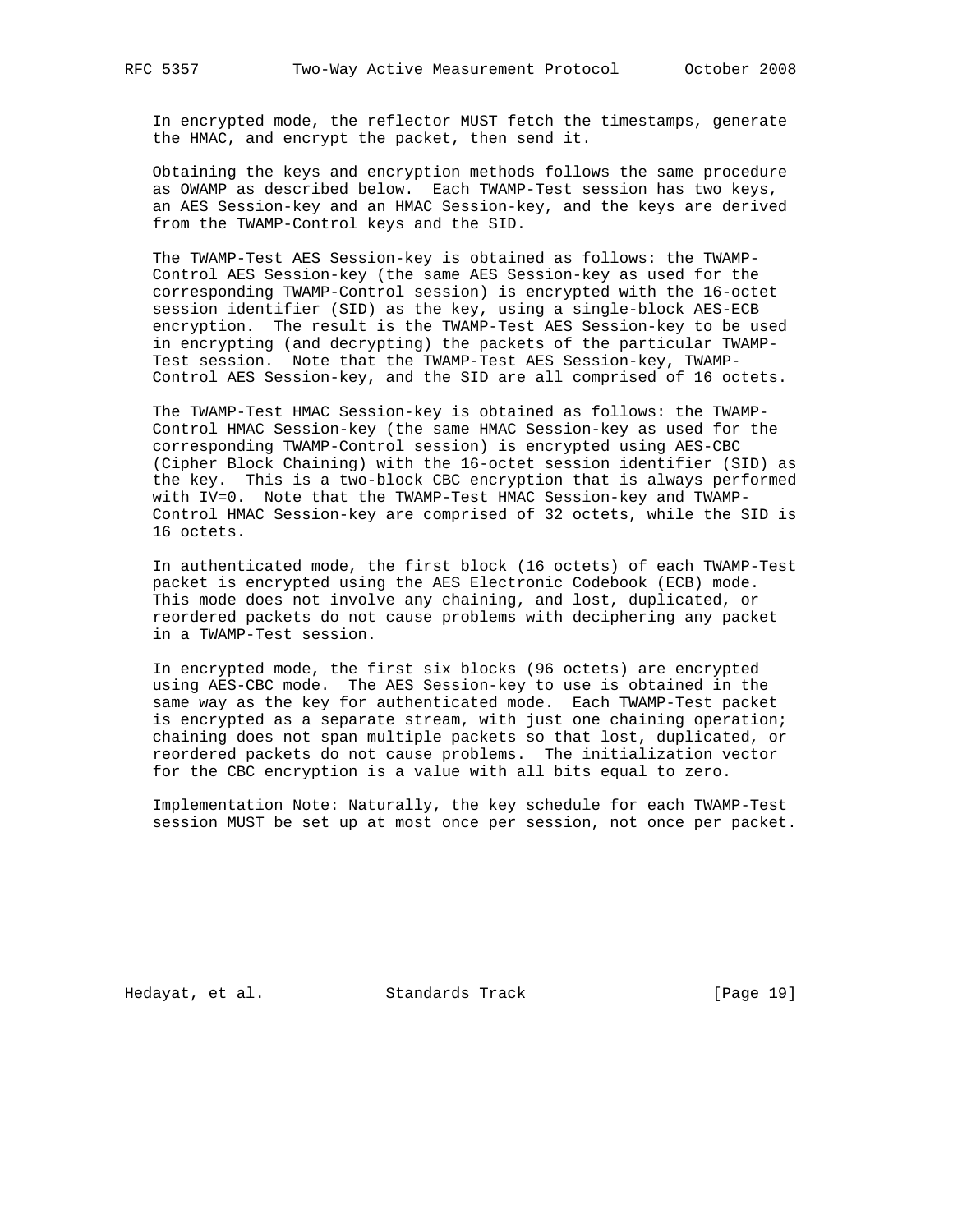#### 5. Implementers' Guide

 This section serves as guidance to implementers of TWAMP. The example architecture presented here is not a requirement. Similar to OWAMP [RFC4656], TWAMP is designed with enough flexibility to allow different architectures that suit multiple system requirements.

 In this example, the roles of Control-Client and Session-Sender are implemented in one host referred to as the controller, and the roles of Server and Session-Reflector are implemented in another host referred to as the responder.

| controller | responder                                   |                                                                              |
|------------|---------------------------------------------|------------------------------------------------------------------------------|
|            | Control-Client  <--TWAMP-Control-->  Server |                                                                              |
|            |                                             | Session-Sender $\vert$ <--TWAMP-Test-----> $\vert$ Session-Reflector $\vert$ |

 This example provides an architecture that supports the full TWAMP standard. The controller establishes the test session with the responder through the TWAMP-Control protocol. After the session is established, the controller transmits test packets to the responder. The responder follows the Session-Reflector behavior of TWAMP as described in Section 4.2.

 Appendix I provides an example for purely informational purposes. It suggests an incremental path to adopting TWAMP, by implementing the TWAMP-Test protocol first.

### 6. Security Considerations

 Fundamentally, TWAMP and OWAMP use the same protocol for establishment of Control and Test procedures. The main difference between TWAMP and OWAMP is the Session-Reflector behavior in TWAMP vs. the Session-Receiver behavior in OWAMP. This difference in behavior does not introduce any known security vulnerabilities that are not already addressed by the security features of OWAMP. The entire security considerations of OWAMP [RFC4656] applies to TWAMP.

 The Server-Greeting message (defined in OWAMP, Section 3.1 of [RFC4656]) includes a Count field to specify the iteration counter used in PKCS #5 to generate keys from shared secrets. OWAMP recommends a lower limit of 1024 iterations, but no upper limit. The Count field provides an opportunity for a denial-of-service (DOS) attack because it is 32 bits long. If an attacking system set the maximum value in Count (2\*\*32), then the system under attack would stall for a significant period of time while it attempts to generate

Hedayat, et al. Standards Track [Page 20]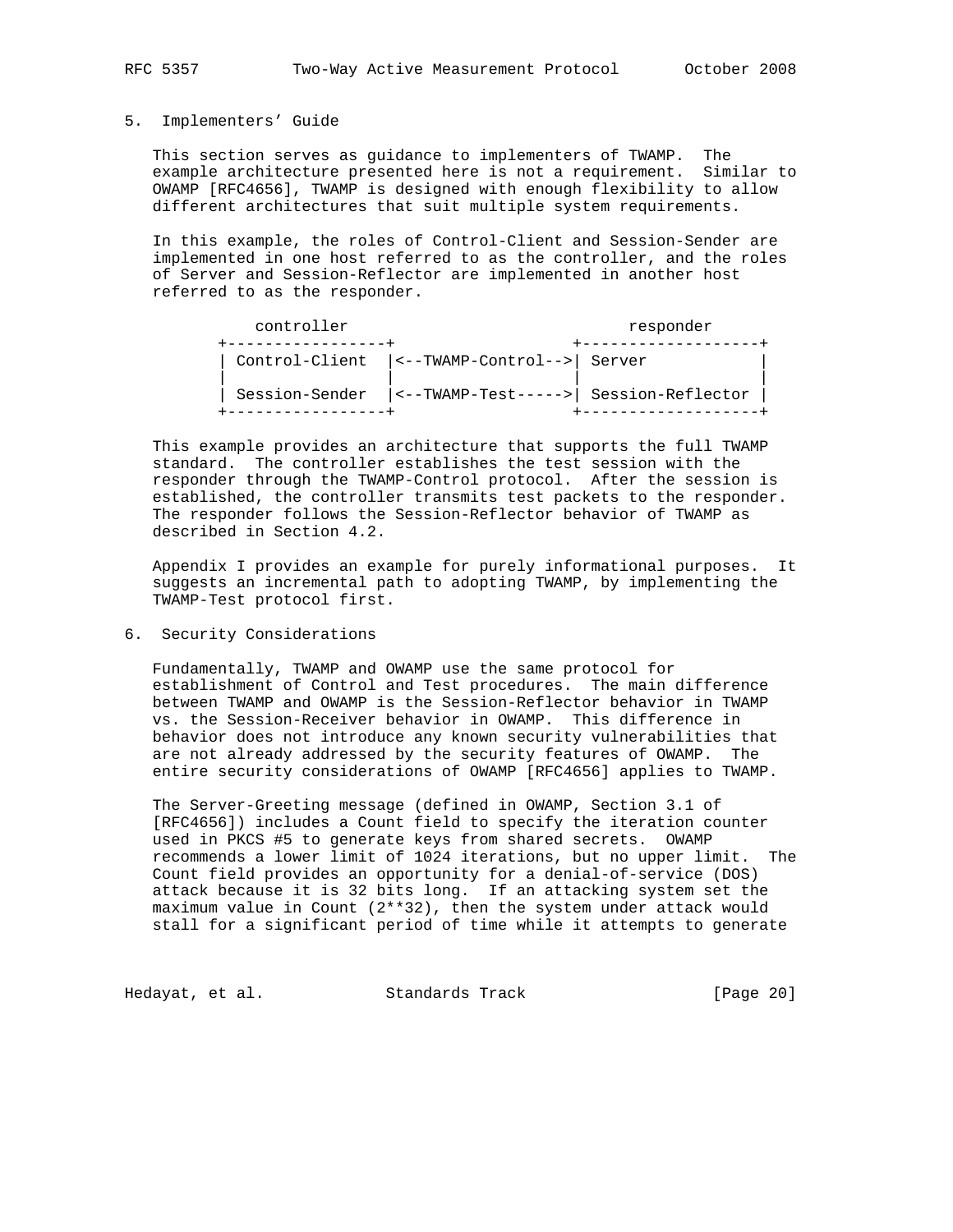keys. Therefore, TWAMP-compliant systems SHOULD have a configuration control to limit the maximum Count value. The default maximum Count value SHOULD be 32768. As suggested in OWAMP, this value MAY be increased when greater computing power becomes common. If a Control-Client receives a Server-Greeting message with Count greater that its maximum configured value, it SHOULD close the control connection.

# 7. Acknowledgements

 We would like to thank Nagarjuna Venna, Sharee McNab, Nick Kinraid, Stanislav Shalunov, Matt Zekauskas, Walt Steverson, Jeff Boote, Murtaza Chiba, and Kevin Earnst for their comments, suggestions, reviews, helpful discussion, and proof-reading. Lars Eggert, Sam Hartman, and Tim Polk contributed very useful AD-level reviews, and the authors thank them for their contributions to the memo.

8. IANA Considerations

 IANA has allocated a well-known TCP port number (861) for the OWAMP- Control part of the OWAMP [RFC4656] protocol.

| owamp-control | 861/top | OWAMP-Control |
|---------------|---------|---------------|
| owamp-control | 861/udp | OWAMP-Control |
| #             |         | [RFC4656]     |

 IANA has also allocated a well-known TCP/UDP port number for the TWAMP-Control protocol.

...

...

| twamp-control 862/tcp |         | Two-way Active Measurement Protocol |
|-----------------------|---------|-------------------------------------|
|                       |         | (TWAMP) Control                     |
| twamp-control 862/udp |         | Two-way Active Measurement Protocol |
|                       |         | (TWAMP) Control                     |
| #                     |         | [RFC5357]                           |
|                       | 863-872 | Unassigned                          |
|                       |         |                                     |

 Since TWAMP adds an additional Control command beyond the OWAMP- Control specification and describes behavior when this control command is used, IANA has created a registry for the TWAMP Command Number field. The field is not explicitly named in [RFC4656] but is called out for each command. This field is a recognized extension mechanism for TWAMP.

Hedayat, et al. Standards Track [Page 21]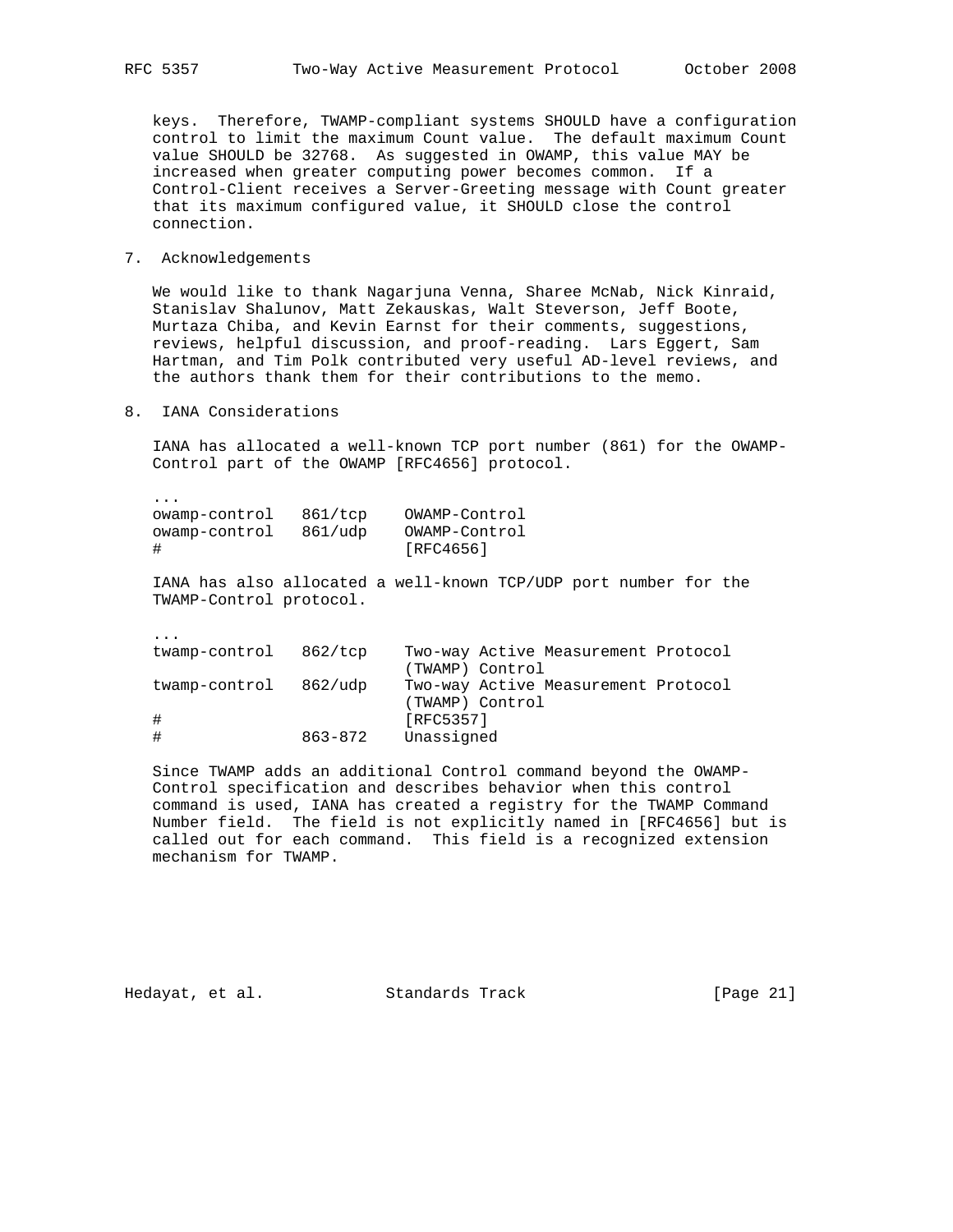# 8.1. Registry Specification

 IANA has created a TWAMP-Control Command Number registry. TWAMP- Control commands are specified by the first octet in OWAMP-Control messages as shown in Section 3.5 of [RFC4656], and modified by this document. Thus, this registry may contain sixteen possible values.

### 8.2. Registry Management

 Because the registry may only contain sixteen values, and because OWAMP and TWAMP are IETF protocols, this registry must only be updated by "IETF Consensus" as specified in [RFC5226] -- an RFC documenting the use that is approved by the IESG. We expect that new values will be assigned as monotonically increasing integers in the range [0-15], unless there is a good reason to do otherwise.

### 8.3. Experimental Numbers

 [RFC3692] recommends allocating an appropriate number of values for experimentation and testing. It is not clear to the authors exactly how many numbers might be useful in this space, or if it would be useful that they were easily distinguishable or at the "high end" of the number range. Two might be useful, say one for session control, and one for session fetch. On the other hand, a single number would allow for unlimited extension, because the format of the rest of the message could be tailored, with allocation of other numbers done once usefulness has been proven. Thus, this document allocates one number (6) as designated for experimentation and testing.

# 8.4. Initial Registry Contents

TWAMP-Control Command Number Registry

|   | Value Description  | Semantics Definition        |
|---|--------------------|-----------------------------|
|   | Reserved           |                             |
|   | Forbidden          |                             |
| 2 | Start-Sessions     | RFC 4656, Section 3.7       |
| 3 | Stop-Sessions      | RFC 4656, Section 3.8       |
| 4 | Reserved           |                             |
| 5 | Request-TW-Session | this document, Section 3.5  |
| 6 | Experimentation    | undefined, see Section 8.3. |
|   |                    |                             |

### 9. Internationalization Considerations

 The protocol does not carry any information in a natural language, with the possible exception of the KeyID in TWAMP-Control, which is encoded in UTF-8 [RFC3629, RFC5198].

Hedayat, et al. Standards Track [Page 22]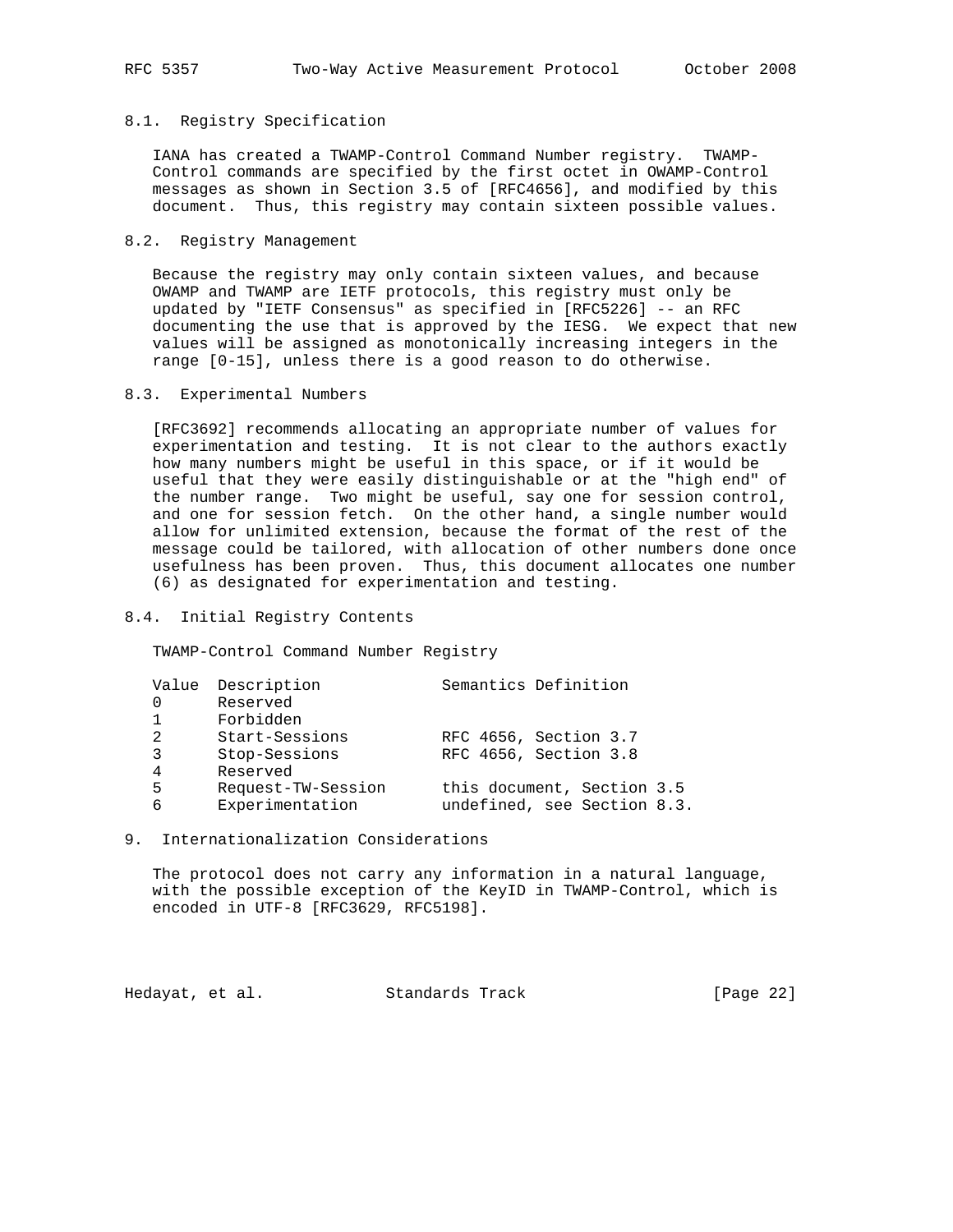Appendix I - TWAMP Light (Informative)

 In this example, the roles of Control-Client, Server, and Session- Sender are implemented in one host referred to as the controller, and the role of Session-Reflector is implemented in another host referred to as the responder.

| controller                                 |                         | responder         |
|--------------------------------------------|-------------------------|-------------------|
| Server<br>Control-Client<br>Session-Sender | $ $ <--TWAMP-Test-----> | Session-Reflector |
|                                            |                         |                   |

 This example provides a simple architecture for responders where their role will be to simply act as light test points in the network. The controller establishes the test session with the Server through non-standard means. After the session is established, the controller transmits test packets to the responder. The responder follows the Session-Reflector behavior of TWAMP as described in section 4.2 with the following exceptions.

 In the case of TWAMP Light, the Session-Reflector does not necessarily have knowledge of the session state. IF the Session- Reflector does not have knowledge of the session state, THEN the Session-Reflector MUST copy the Sequence Number of the received packet to the Sequence Number field of the reflected packet. The controller receives the reflected test packets and collects two-way metrics. This architecture allows for collection of two-way metrics.

 This example eliminates the need for the TWAMP-Control protocol, and assumes that the Session-Reflector is configured and communicates its configuration with the Server through non-standard means. The Session-Reflector simply reflects the incoming packets back to the controller while copying the necessary information and generating sequence number and timestamp values per Section 4.2.1. TWAMP Light introduces some additional security considerations. The non-standard means to control the responder and establish test sessions SHOULD offer the features listed below.

 The non-standard responder control protocol SHOULD have an authenticated mode of operation. The responder SHOULD be configurable to accept only authenticated control sessions.

 The non-standard responder control protocol SHOULD have a means to activate the authenticated and encrypted modes of the TWAMP-Test protocol.

Hedayat, et al. Standards Track [Page 23]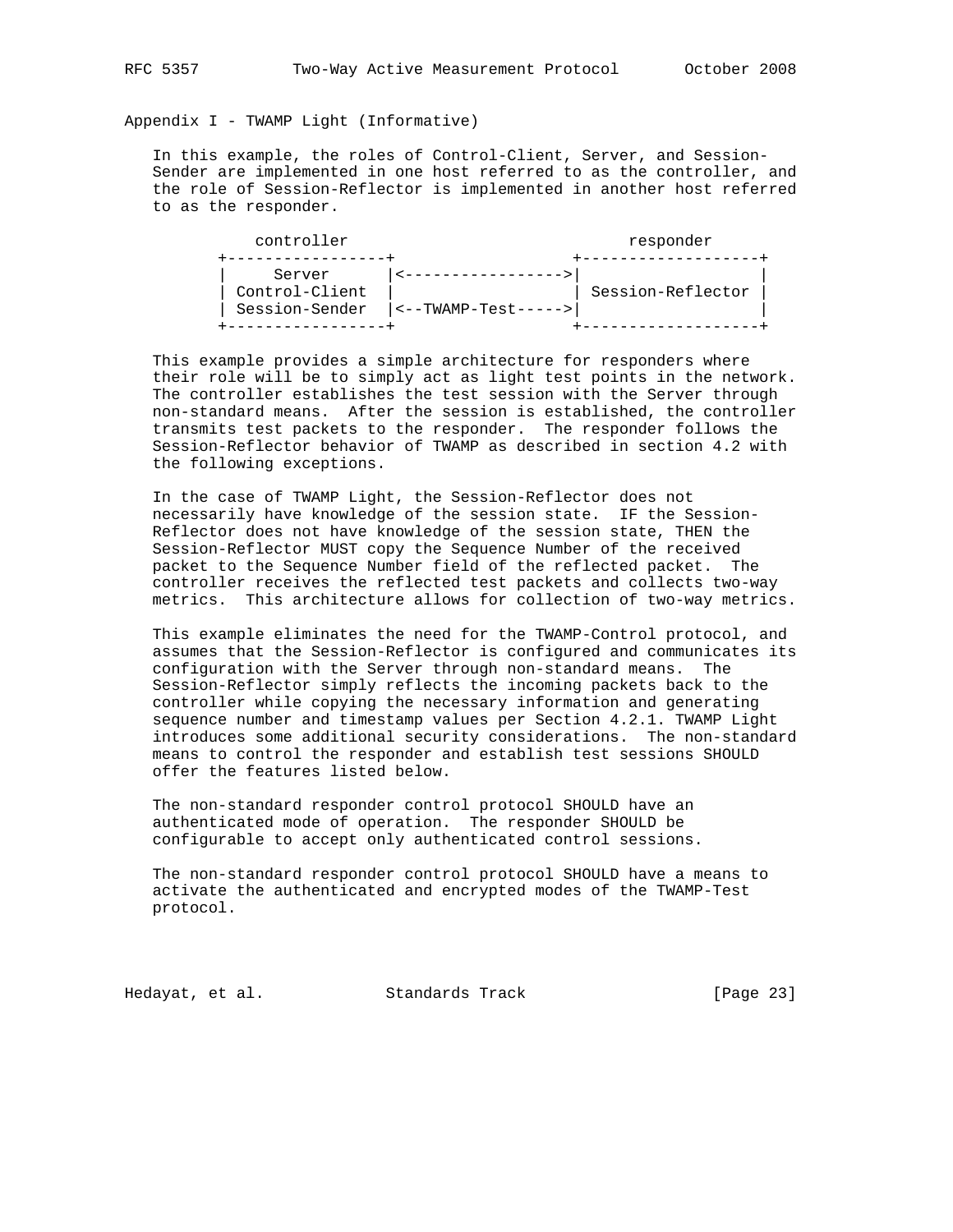When the TWAMP Light test sessions operate in authenticated or encrypted mode, the Session-Reflector MUST have some mechanism for generating keys (because the TWAMP-Control protocol normally plays a role in this process, but is not present here). The specification of the key generation mechanism is beyond the scope of this memo.

Normative References

- [RFC4656] Shalunov, S., Teitelbaum, B., Karp, A., Boote, J., and M. Zekauskas, "A One-way Active Measurement Protocol (OWAMP)", RFC 4656, September 2006.
- [RFC2681] Almes, G., Kalidindi, S., and M. Zekauskas, "A Round-trip Delay Metric for IPPM", RFC 2681, September 1999.
- [RFC2119] Bradner, S., "Key words for use in RFCs to Indicate Requirement Levels", BCP 14, RFC 2119, March 1997.
- [RFC2474] Nichols, K., Blake, S., Baker, F., and D. Black, "Definition of the Differentiated Services Field (DS Field) in the IPv4 and IPv6 Headers", RFC 2474, December 1998.
- [RFC5226] Narten, T. and H. Alvestrand, "Guidelines for Writing an IANA Considerations Section in RFCs", BCP 26, RFC 5226, May 2008.
- [RFC3629] Yergeau, F., "UTF-8, a transformation format of ISO 10646", STD 63, RFC 3629, November 2003.
- [RFC5198] Klensin, J. and M. Padlipsky, "Unicode Format for Network Interchange", RFC 5198, March 2008.

Informative References

 [RFC3692] Narten, T., "Assigning Experimental and Testing Numbers Considered Useful", BCP 82, RFC 3692, January 2004.

Hedayat, et al. Standards Track [Page 24]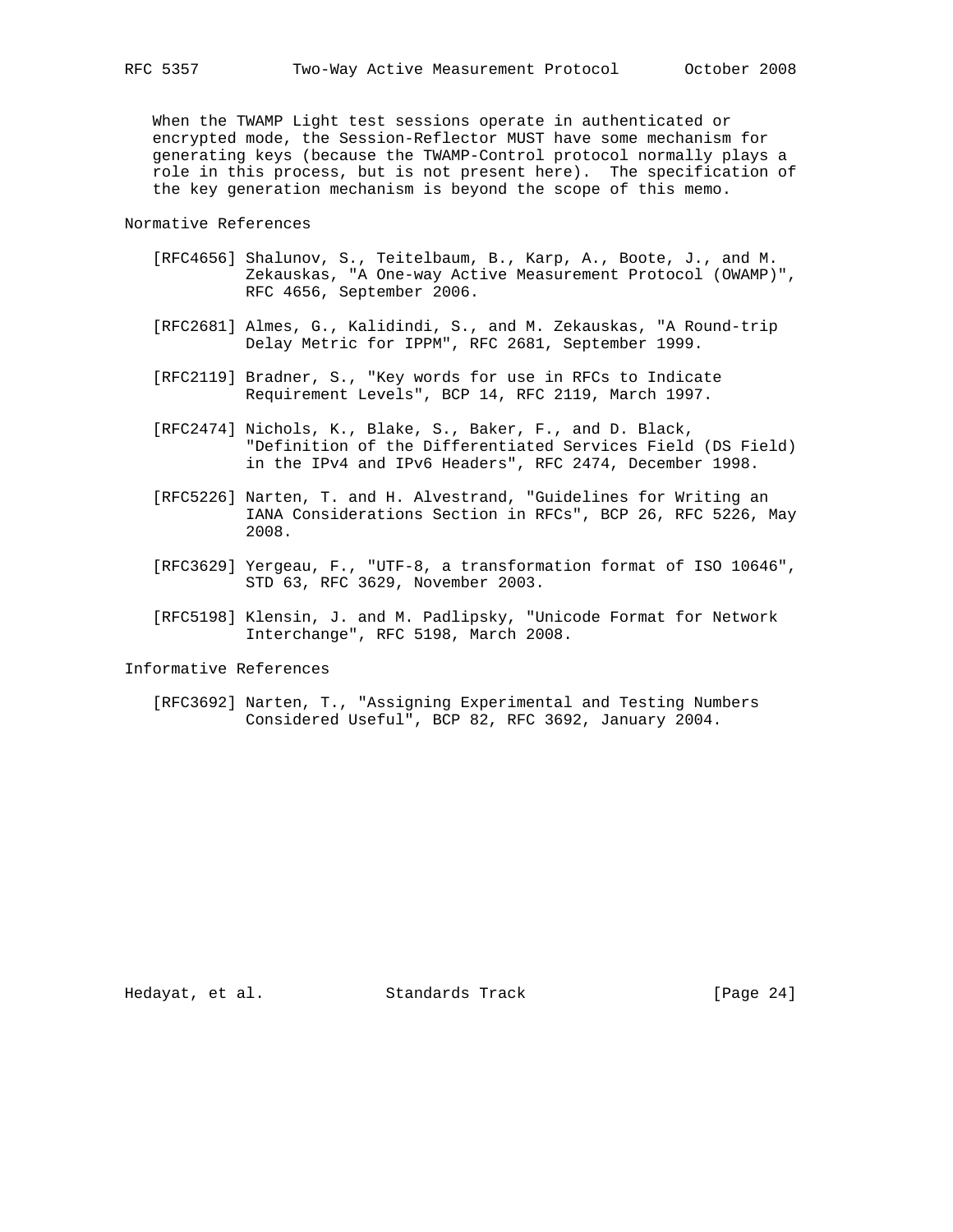Authors' Addresses Kaynam Hedayat Brix Networks 285 Mill Road Chelmsford, MA 01824 USA EMail: khedayat@brixnet.com URI: http://www.brixnet.com/ Roman M. Krzanowski, Ph.D. Verizon 500 Westchester Ave. White Plains, NY USA EMail: roman.krzanowski@verizon.com URI: http://www.verizon.com/ Al Morton AT&T Labs Room D3 - 3C06 200 Laurel Ave. South Middletown, NJ 07748 USA Phone +1 732 420 1571 EMail: acmorton@att.com URI: http://home.comcast.net/˜acmacm/ Kiho Yum Juniper Networks 1194 Mathilda Ave. Sunnyvale, CA USA EMail: kyum@juniper.net URI: http://www.juniper.com/ Jozef Z. Babiarz Nortel Networks 3500 Carling Avenue Ottawa, Ont K2H 8E9 Canada Email: babiarz@nortel.com URI: http://www.nortel.com/

Hedayat, et al. Standards Track [Page 25]